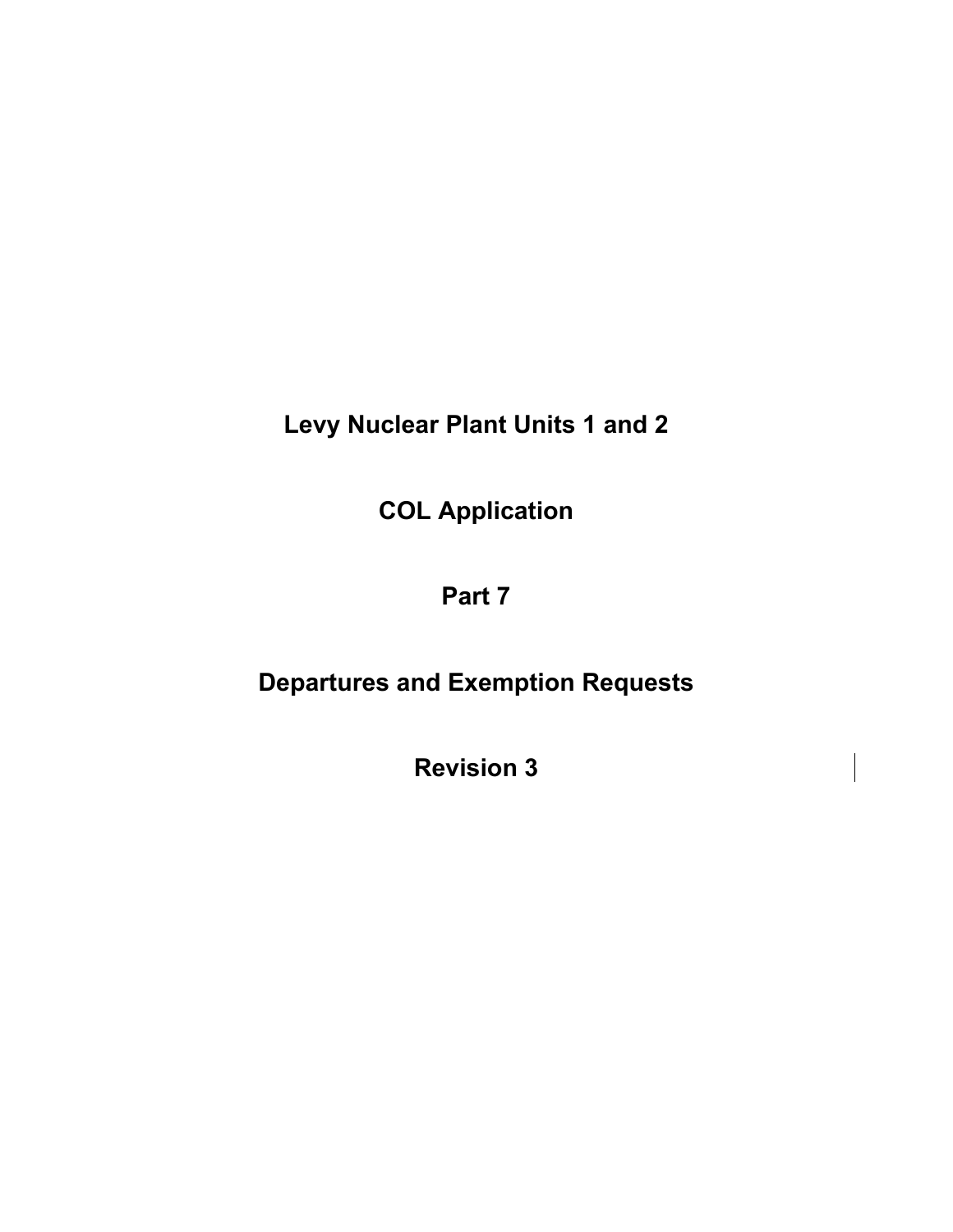# **A. STD and LNP Departures**

This Departure Report includes deviations in the Levy Nuclear Plant, Units 1 and 2 COLA FSAR from the Tier 2 information in the applicable Design Control Document (DCD), pursuant to 10 CFR Part 52, Appendix D, Section VIII and Section X.B.1.

The following Departures are described and evaluated in detail in this report.

| <b>Departure Number</b> | <b>Description</b>                                                                            |
|-------------------------|-----------------------------------------------------------------------------------------------|
| <b>STD DEP 1.1-1</b>    | Administrative departure for organization and<br>numbering for the FSAR sections              |
| <b>LNP DEP 1.8-1</b>    | Correction of an inconsistency in regulatory<br>citation in an interface description          |
| LNP DEP 3.2-1           | Addition of downspouts to the condensate return<br>portion of the Passive Core Cooling System |
| LNP DEP 3.11-1          | Revision of "Envir. Zone" numbers for Spent Fuel<br>Pool Level instruments                    |
| <b>STD DEP 8.3-1</b>    | Class 1E voltage regulating transformer current<br>limiting features                          |

Departure LNP DEP 3.2-1 is a departure from AP1000 Tier 1 information, in addition to Tier 2 information in the DCD; an exemption request and NRC approval is required prior to implementation.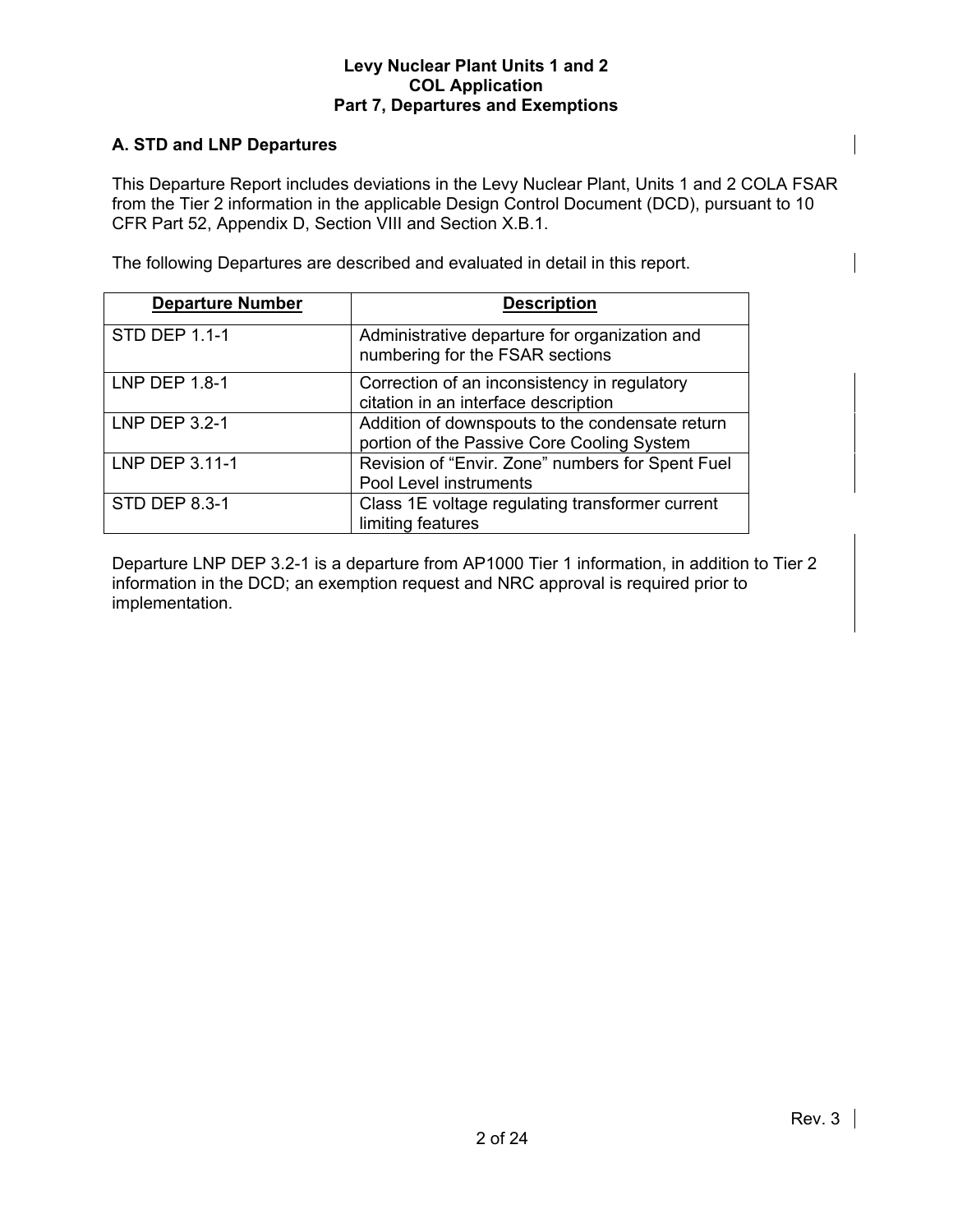#### Departure Number: STD DEP 1.1-1

 Affected DCD/FSAR Sections: 2.1.1; 2.1.4; 2.2.1; 2.2.4; 2.4.1; 2.4.15; 2.5; 2.5.6; 9.2.11; 9.2.12; 9.2.13; 9.5.1.8; 9.5.1.9; 13.1; 13.1.4; 13.5; 13.5.3; 13.7; 17.5; 17.6; 17.7; 17.8 (Note the affected sections may vary in subsequent COL applications, but the departure is standard).

#### Summary of Departure:

This FSAR generally follows the AP1000 DCD organization and numbering. Some organization and numbering differences are adopted where necessary to include additional material, such as additional content identified in Regulatory Guide 1.206.

#### Scope/Extent of Departure:

The renumbered sections and subsections associated with this Departure are identified in the FSAR (at the sections and subsections identified above).

#### Departure Justification:

An administrative departure is established to identify instances where the renumbering of FSAR sections and subsections is necessary to effectively include content consistent with Regulatory Guide 1.206, as well as NUREG-0800, Standard Review Plan.

#### Departure Evaluation:

This Departure is an administrative change that affects only section and subsection numbering of the indicated FSAR sections and subsections. Accordingly, it does not:

- 1. Result in more than a minimal increase in the frequency of occurrence of an accident previously evaluated in the plant-specific DCD;
- 2. Result in more than a minimal increase in the likelihood of occurrence of a malfunction of a structure, system, or component (SSC) important to safety and previously evaluated in the plant-specific DCD;
- 3. Result in more than a minimal increase in the consequences of an accident previously evaluated in the plant-specific DCD;
- 4. Result in more than a minimal increase in the consequences of a malfunction of an SSC important to safety previously evaluated in the plant-specific DCD;
- 5. Create a possibility for an accident of a different type than any evaluated previously in the plant-specific DCD;
- 6. Create a possibility for a malfunction of an SSC important to safety with a different result than any evaluated previously in the plant-specific DCD;
- 7. Result in a design basis limit for a fission product barrier as described in the plantspecific DCD being exceeded or altered; or
- 8. Result in a departure from a method of evaluation described in the plant-specific DCD used in establishing the design bases or in the safety analyses.

This Departure does not affect resolution of a severe accident issue identified in the plantspecific DCD.

Therefore, this Departure has no safety significance.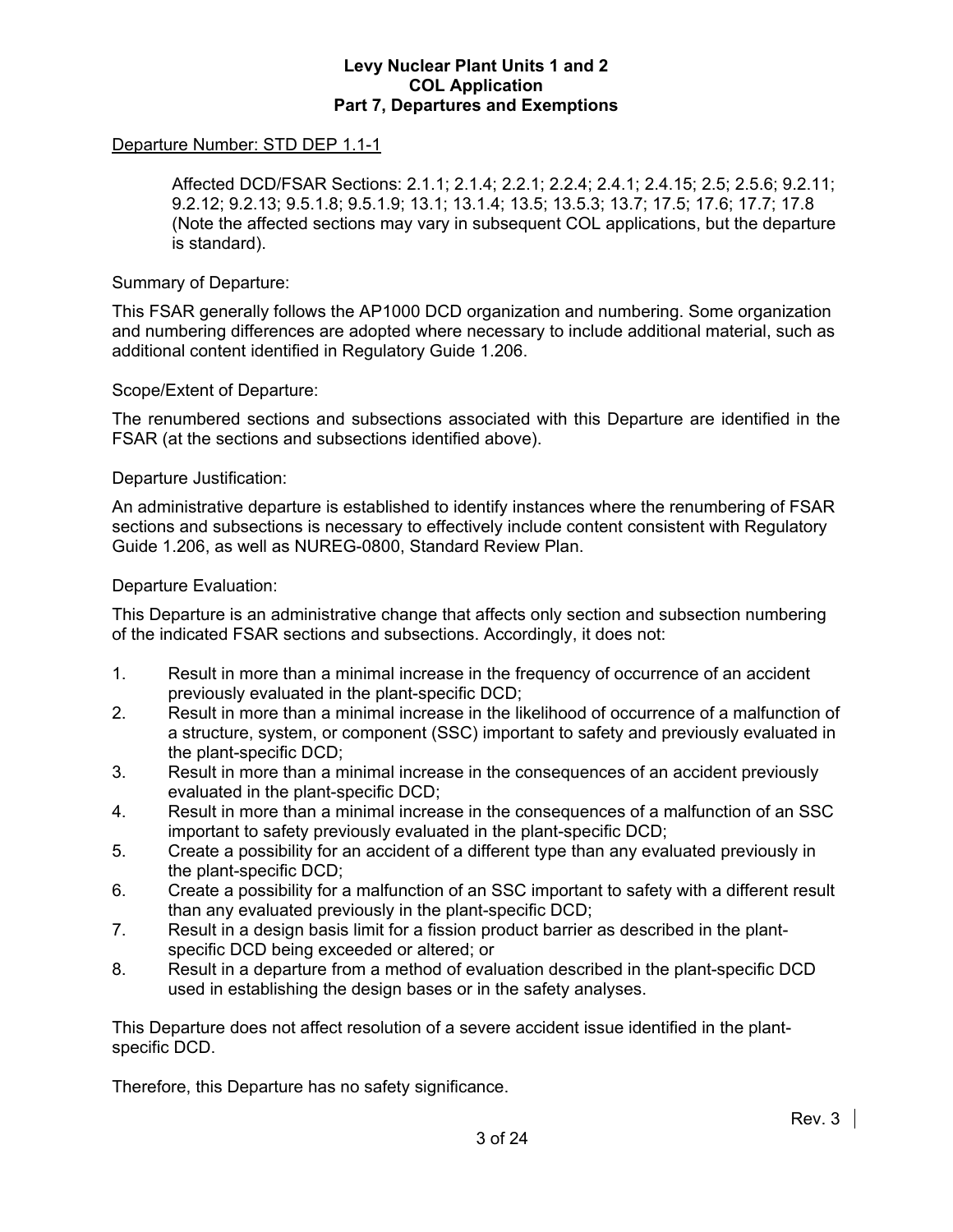# Departure Number: STD DEP 1.1-1 (Continued)

NRC Approval Requirement

This departure does not require NRC approval pursuant to 10 CFR Part 52, Appendix D, Section VIII.B.5.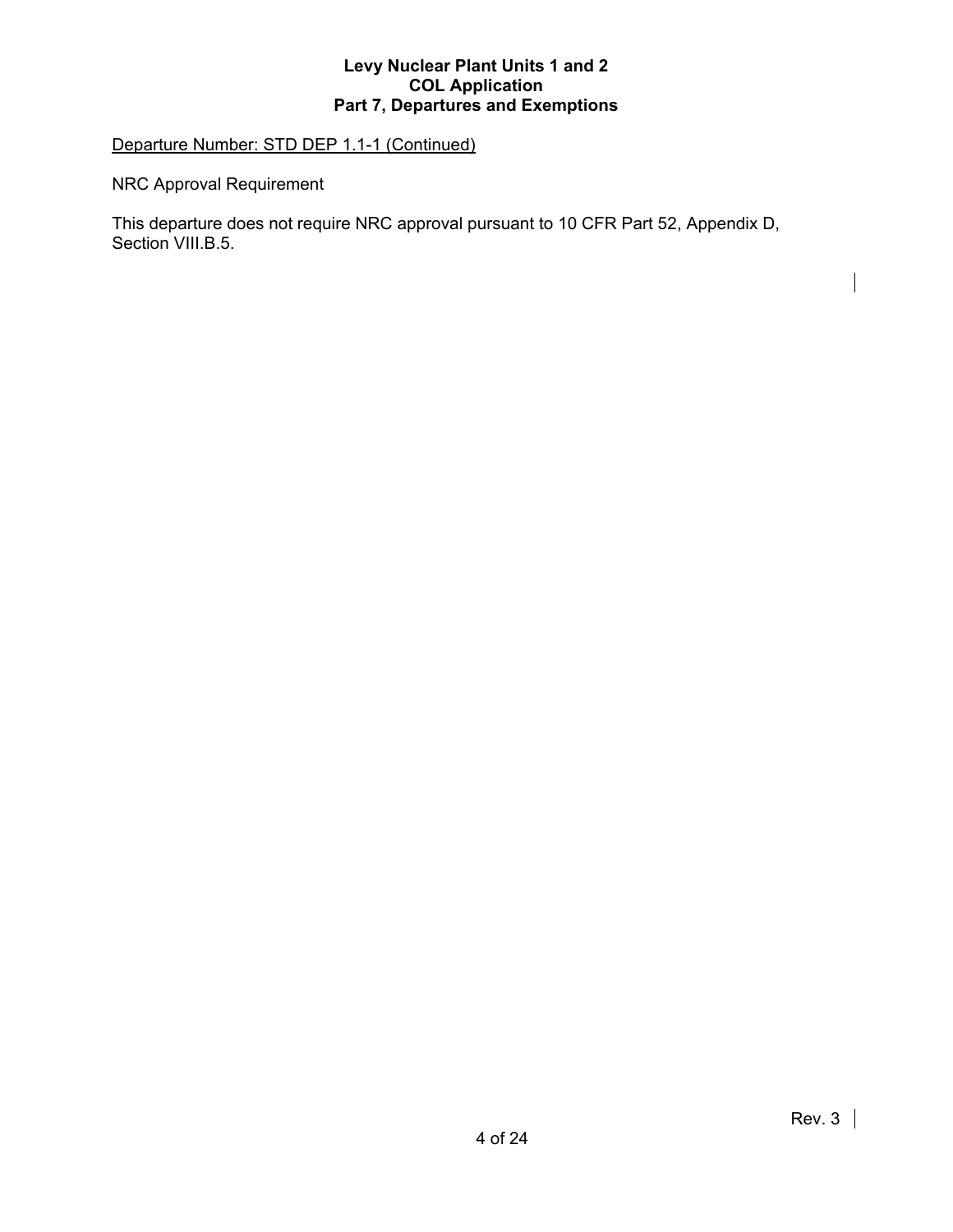### Departure Number LNP DEP 1.8-1

Affected DCD/FSAR Sections: DCD Table 1.8-1 (Sheet 6 of 6)/FSAR Table 1.8-203 (Sheet 7 of 7)

#### Summary of Departure:

DCD Tier 2 Table 1.8-1 (Sheet 6 of 6), Item 13.1, is changed to correct an inconsistency in the DCD. The DCD Item 13.1 references 10 CFR 50, Appendix O, for features that may affect plans for coping with emergencies as opposed to the Part 52 requirements contained in 10 CFR 52.137(a)(11).

# Scope/Extent of Departure:

This departure is identified in FSAR Table 1.8-203 (Sheet 7 of 7), Item 13.1. FSAR Table 1.8- 203 replaced DCD Table 1.8-1.

The interface description in DCD Table 1.8-1 (Sheet 6 of 6), Item 13.1, is revised from "Features that may affect plans for coping with emergencies as specified in 10 CFR 50, Appendix O" to "The information pertaining to design features that affect plans for coping with emergencies in the operation of the reactor facility or a major portion thereof as specified in 10 CFR 52.137(a)(11)".

#### Departure Justification:

Appendix O was transferred from Part 50 to Part 52, effective May of 1989, although the NRC neglected to physically remove the Appendix O text from Part 50. Appendix O text was not physically removed from Part 50 until the reorganization of the regulations was published in August of 2007. In the August 2007 reorganization the content of Appendix O in Part 52 was relocated to the new Subpart E of Part 52. This relocation of the regulation impacts DCD Tier 2 Table 1.8-1 (Sheet 6 of 6), Summary Of AP1000 Plant Interfaces With Remainder Of Plant, Item 13.1, Features that may affect plans for coping with emergencies as specified in 10 CFR 50, Appendix O, as referenced to DCD Section 13.3, is replaced with "The information pertaining to design features that affect plans for coping with emergencies in the operation of the reactor facility or a major portion thereof as specified in 10 CFR 52.137(a)(11)". There is no change in requirements, only a relocation to another regulation. In conclusion, this is a departure from DCD Tier 2 Table 1.8-1, (Sheet 6 of 6), Item 13.1, which will be reflected in COLA Table 1.8- 203, (Sheet 7 of 7), Item 13.1.

#### Departure Evaluation:

This Tier 2 departure revises DCD Table 1.8-1 (Sheet 6 of 6), Item 13.1. This departure does not result in any adverse affects to design features that affect plans for coping with emergencies in the operation of the reactor facility or a major portion thereof. Therefore, this departure does not: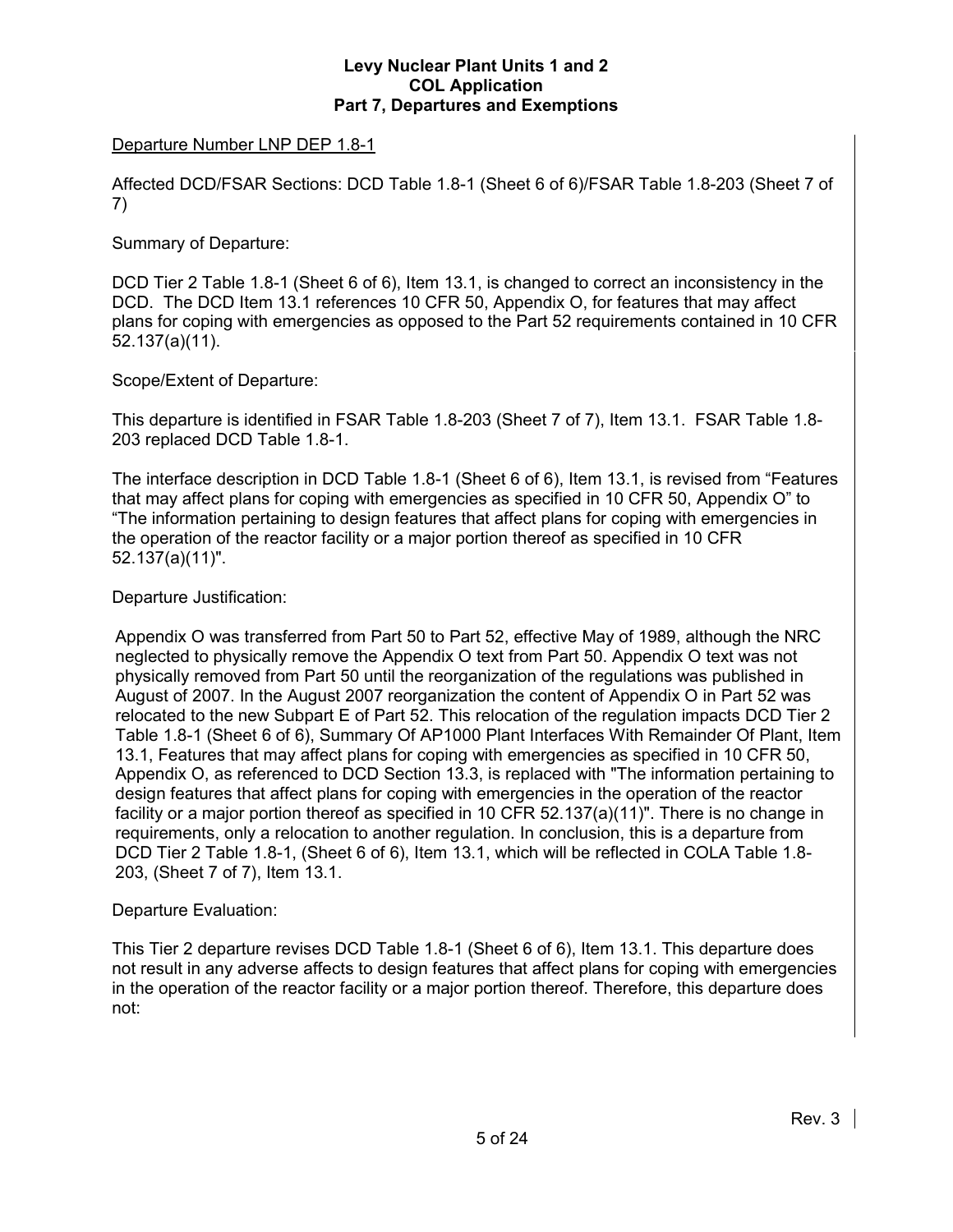#### Departure Number LNP DEP 1.8-1 (Continued)

- 1. Result in more than a minimal increase in the frequency of occurrence of an accident previously evaluated in the plant-specific DCD.
- 2. Result in more than a minimal increase in the likelihood of occurrence of a malfunction of an SSC important to safety and previously evaluated in the plant-specific DCD.
- 3. Result in more than a minimal increase in the consequences of an accident previously evaluated in the plant-specific DCD.
- 4. Result in more than a minimal increase in the consequences of a malfunction of an SSC important to safety previously evaluated in the plant-specific DCD.
- 5. Create a possibility for an accident of a different type than any evaluated previously in the plant-specific DCD.
- 6. Create a possibility for a malfunction of an SSC important to safety with a different result than any evaluated previously in the plant-specific DCD.
- 7. Result in a design basis limit for a fission product barrier as described in the plantspecific DCD being exceeded or altered.
- 8. Result in a departure from a method of evaluation described in the plant-specific DCD used in establishing the design bases or in the safety analyses.

This departure does not affect resolution of a severe accident issue identified in the plantspecific DCD. Therefore, this departure has no safety significance.

NRC Approval Requirement:

This departure does not require NRC approval pursuant to 10 CFR Part 52, Appendix D, Section VIII.B.5.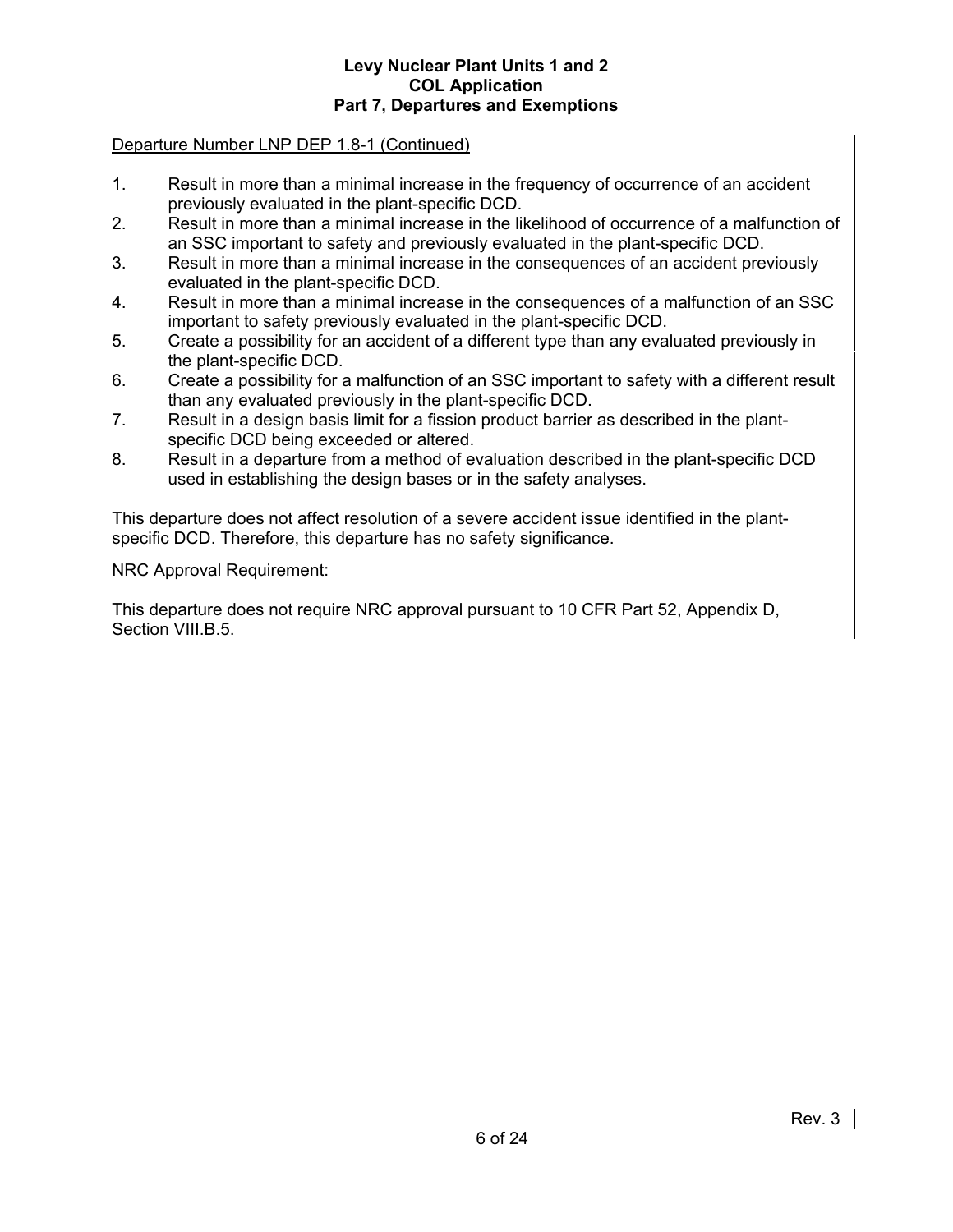#### Departure Number LNP DEP 3.2-1

Affected DCD/FSAR Sections: 3.2, 3.8, 6.3

Summary of Departure:

Modifications to the Polar Crane Girder (PCG), Internal Stiffener, and Passive Core Cooling System (PXS) gutter design were made. The fabrication holes at the top surface of the PCG and in the stiffener are blocked. A downspout piping network was added to collect and transport condensation from the PCG and stiffener to PXS Collection Boxes. Eight new PXS downspout screens were added at the entrance of each of the downspouts at the PCG and stiffener to prevent any larger debris from blocking the downspout piping.

Scope/Extent of Departure:

This departure is identified in FSAR Table 3.2-202 and FSAR Figures 3.8-201 and 6.3-201. FSAR Table 3.2-201 replaces DCD Table 3.2-3 (Sheet 16 of 75). FSAR Figures 3.8-201 and 6.3-201 replace DCD Figures 3.8.2-1 (Sheet 3 of 3) and 6.3-2 (Sheet 2).

Upon actuation of the Passive Residual Heat Removal heat exchanger (PRHR HX), a series of air-operated valves are actuated to isolate the normal gutter drain path to the Liquid Radwaste System, and divert condensation to the In-containment Refueling Water Storage Tank (IRWST). It is important that sufficient condensate return is achieved during non-loss of coolant accident (LOCA) PRHR HX operation, since reduction of IRWST level to below the top of the tubes will begin to degrade the heat exchanger performance.

As steaming to the containment begins, following initiation of PRHR HX operation and saturation of the IRWST, there are a number of mechanisms that can prevent the condensed steam from returning to the IRWST. The mechanisms are as follows:

1) Condensation

- 2) Steam to pressurize the containment
- 3) Steam condensation on Passive Heat Sinks
- 4) Raining from the containment roof
- 5) Losses due to containment internal structures and features

Losses due to pressurization and condensation are being quantified with development of two new calculations.

As a result of the condensate return testing, modifications to the Polar Crane Girder (PCG), Internal Stiffener, and Passive Core Cooling System (PXS) gutter design were made. The fabrication holes at the top surface of the PCG and in the stiffener are blocked. A downspout piping network was added to collect and transport condensation from the PCG and stiffener to PXS Collection Boxes. Eight new PXS downspout screens were added at the entrance of each of the downspouts at the PCG and stiffener to prevent any larger debris from blocking the downspout piping.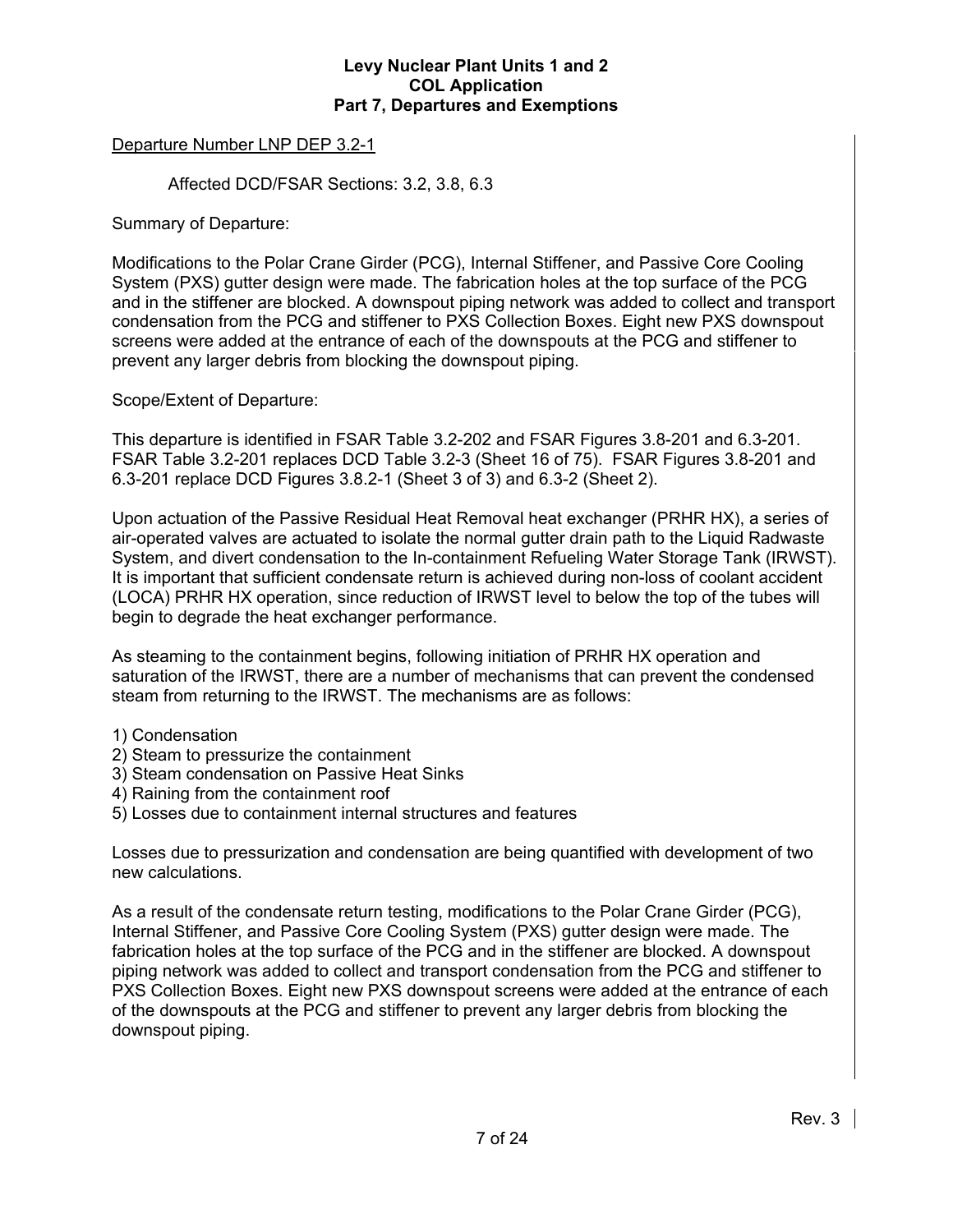#### Departure Number LNP DEP 3.2-1 (Continued)

Departure Justification:

The proposed change does not involve a significant reduction in the margin of safety. The proposed change does not reduce the redundancy or diversity of any safety-related SSCs. The proposed changes increase the amount of condensate available in the IRWST after the initiation of a design basis event. Though the fraction of condensate returned is smaller than originally assumed, the changes do not significantly degrade overall PXS performance. Slightly lower condensate return rates result in a slightly earlier transition to PRHR HX uncovery; but the margins to specified acceptable fuel design limits during these non-LOCA events are not significantly reduced.

In conclusion, based on the considerations discussed above, (1) there is reasonable assurance that the health and safety of the public will not be endangered by operation in the proposed manner, (2) such activities will be conducted in compliance with the Commission's regulations, and (3) the implementation of the change will not be inimical to the common defense and security or to the health and safety of the public.

#### Departure Evaluation:

This Tier 2 departure performs modifications to the PCG, Internal Stiffener, and PXS gutter design. The fabrication holes at the top surface of the PCG and in the stiffener are blocked. A downspout piping network was added to collect and transport condensation from the PCG and stiffener to PXS Collection Boxes. Eight new PXS downspout screens were added at the entrance of each of the downspouts at the PCG and stiffener to prevent any larger debris from blocking the downspout piping. The proposed change does not involve a significant reduction in the margin of safety. The proposed change does not reduce the redundancy or diversity of any safety-related SSCs. The proposed changes increase the amount of condensate available in the IRWST after the initiation of a design basis event. Therefore, this departure does not:

- 1. Result in more than a minimal increase in the frequency of occurrence of an accident previously evaluated in the plant-specific DCD.
- 2. Result in more than a minimal increase in the likelihood of occurrence of a malfunction of an SSC important to safety and previously evaluated in the plant-specific DCD.
- 3. Result in more than a minimal increase in the consequences of an accident previously evaluated in the plant-specific DCD.
- 4. Result in more than a minimal increase in the consequences of a malfunction of an SSC important to safety previously evaluated in the plant-specific DCD.
- 5. Create a possibility for an accident of a different type than any evaluated previously in the plant-specific DCD.
- 6. Create a possibility for a malfunction of an SSC important to safety with a different result than any evaluated previously in the plant-specific DCD.
- 7. Result in a design basis limit for a fission product barrier as described in the plantspecific DCD being exceeded or altered.
- 8. Result in a departure from a method of evaluation described in the plant-specific DCD used in establishing the design bases or in the safety analyses.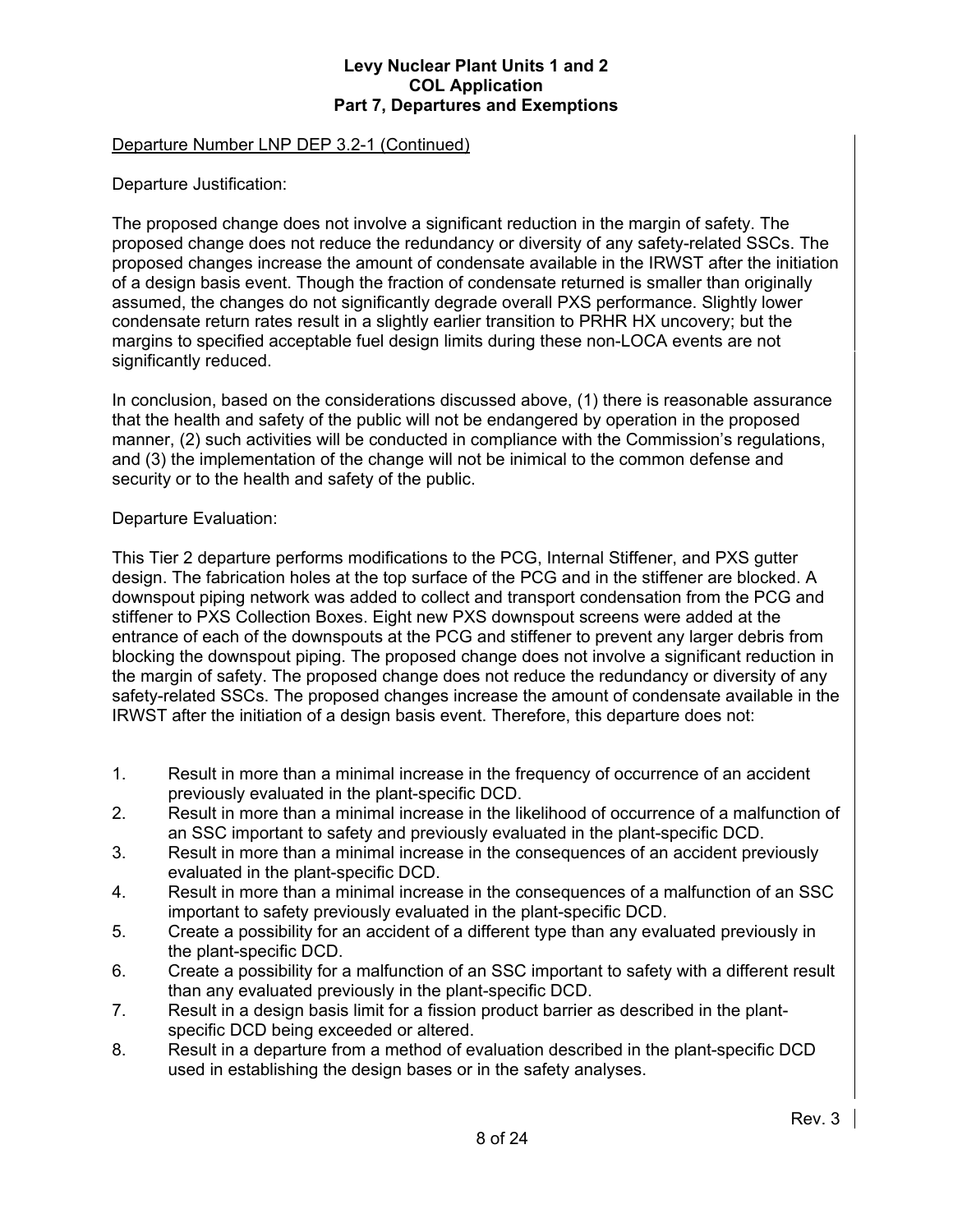#### Departure Number LNP DEP 3.2-1 (Continued)

This departure does not affect resolution of a severe accident issue identified in the plantspecific DCD. Therefore, this departure has no safety significance.

NRC Approval Requirement:

This departure requires an exemption from the requirements of 10 CFR Part 52, Appendix D, Section III.B, which requires compliance with Tier 1 requirements of the AP1000 DCD. Therefore, an exemption is requested in Part B of this COL Application Part.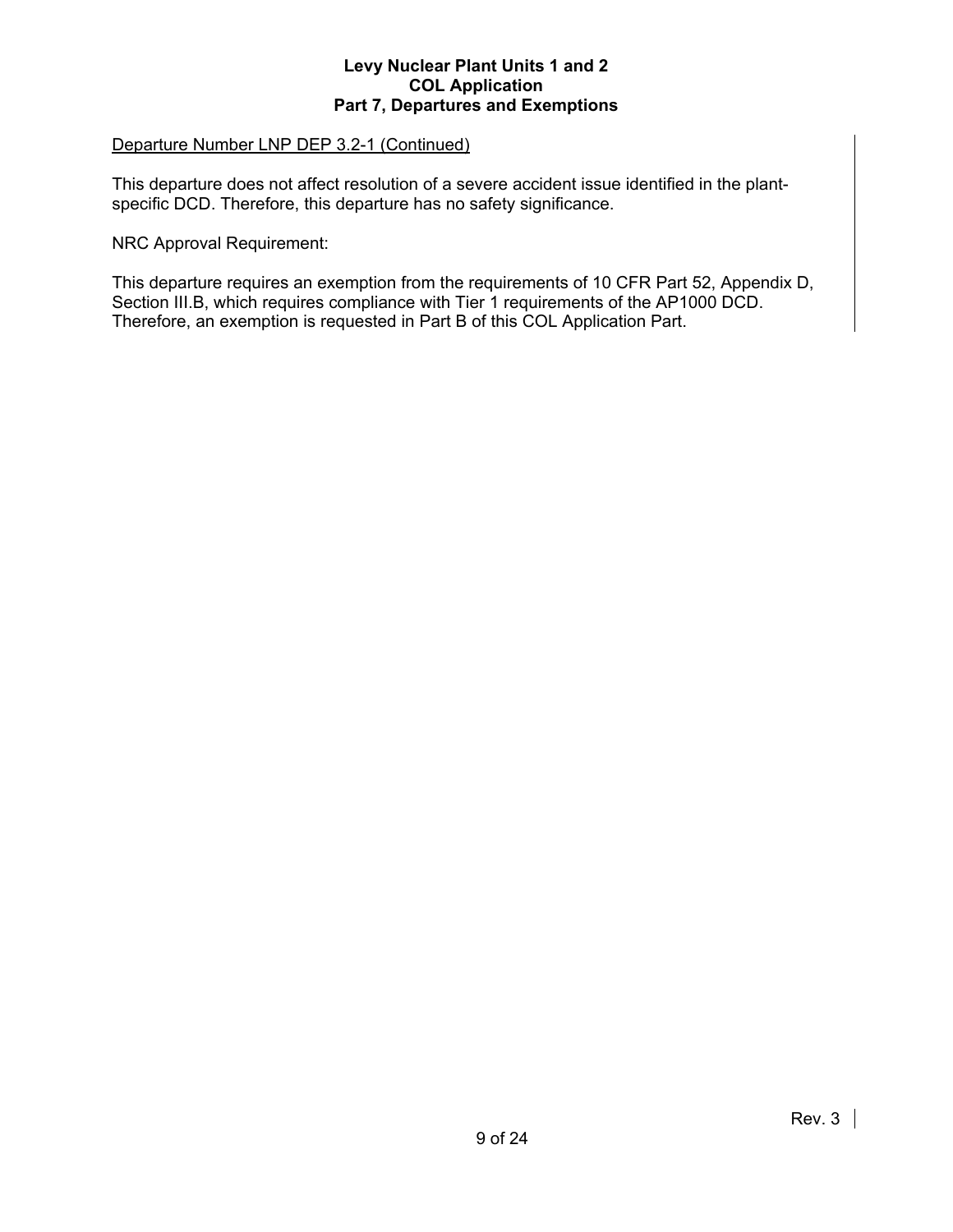### Departure Number LNP DEP 3.11-1

Affected DCD/FSAR Sections: DCD Table 3.11-1 (Sheet 14 of 51)

Summary of Departure:

DCD Table 3.11-1 (Sheet 14 of 51) "Envir. Zone" numbers for Spent Fuel Pool Level instruments SFS-JE-LT019A, SFS-JE-LT019B, and SFS-JE-LT019C are changed to correct an inconsistency in the DCD. All 3 instruments currently have a Environmental Zone number of 11. SFS-JE-LT019A is changed to Envir. Zone 6, SFS-JE-LT019B is changed to Envir. Zone 7 and SFS-JE-LT019C is changed to Envir. Zone 6 in DCD Table 3.11-1 (Sheet 14 of 51).

#### Scope/Extent of Departure:

SFS-JE-LT019A is revised to Envir. Zone 6, SFS-JE-LT019B is revised to Envir. Zone 7 and SFS-JE-LT019C is revised to Envir. Zone 6 as identified in FSAR Table 3.11-201. This table replaces DCD Table 3.11-1 (Sheet 14 of 51).

#### Departure Justification:

The actual location of the Spent Fuel Pool Level instruments is not being changed from the designed location in this departure. The environmental zones the instruments are located in are being revised to be consistent with the designed instrument location. The AP1000 SFP level transmitters are located in rooms outside of the Fuel Handling Area in the Auxiliary Building. Per Westinghouse design documents, Spent Fuel Pool Level channels 019A and 019C are in room 12365 and channel 019B is in room 12341. Room 12365 is in Zone 6 on DCD Table 3.D.5-1 (Sheet 2 of 3). Room 12341 is in Zone 7 on DCD Table 3.D.5-1 (Sheet 2 of 3). Based on this information, SFS-JE-LT019A is being changed to Envir. Zone 6, SFS-JE-LT019B is being changed to Envir. Zone 7 and SFS-JE-LT019C is being changed to Envir. Zone 6 in DCD Table 3.11-1 (Sheet 14 of 51).

DCD Table 3.11-1 Environmental Zone numbers for Spent Fuel Pool Level provide a reference to environmental conditions in the associated instrument location correlated to an environmental zone in DCD Table 3D.5-1 for "Normal Operating Environments", DCD Table 3D.5-4 for "Abnormal Operating Environments Outside Containment" and DCD Table 3D.5-5 for "Accident Environments". The environmental qualification of the instrument is consistent with conditions identified for the associated environmental zone. Revising the Spent Fuel Pool Level instruments' environmental zone to accurately reflect their actual location will ensure they are environmentally qualified to function properly during normal, abnormal, and accident conditions.

#### Departure Evaluation:

This Tier 2 departure revises SFS-JE-LT019A Envir. Zone from 11 to 6, SFS-JE-LT019B Envir. Zone from 11 to 7, and SFS-JE-LT019C Envir. Zone from 11 to 6 in DCD Table 3.11-1 (Sheet 14 of 51). This departure does not result in any adverse affects to the SFP level indication design function and does not change the environmental qualification methodology. Therefore, this departure does not: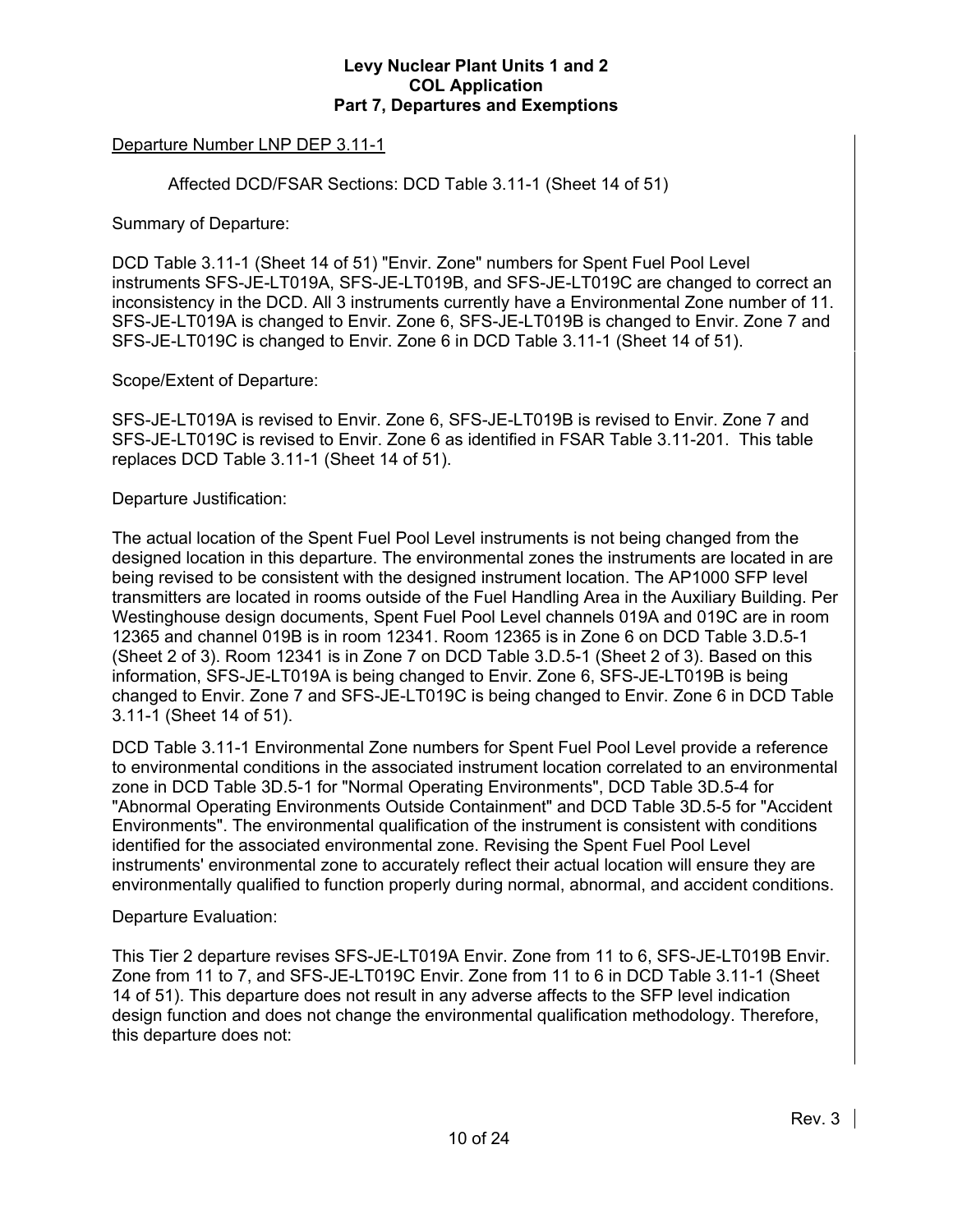#### Departure Number LNP DEP 3.11-1 (Continued)

- 1. Result in more than a minimal increase in the frequency of occurrence of an accident previously evaluated in the plant-specific DCD.
- 2. Result in more than a minimal increase in the likelihood of occurrence of a malfunction of an SSC important to safety and previously evaluated in the plant-specific DCD.
- 3. Result in more than a minimal increase in the consequences of an accident previously evaluated in the plant-specific DCD.
- 4. Result in more than a minimal increase in the consequences of a malfunction of an SSC important to safety previously evaluated in the plant-specific DCD.
- 5. Create a possibility for an accident of a different type than any evaluated previously in the plant-specific DCD.
- 6. Create a possibility for a malfunction of an SSC important to safety with a different result than any evaluated previously in the plant-specific DCD.
- 7. Result in a design basis limit for a fission product barrier as described in the plantspecific DCD being exceeded or altered.
- 8. Result in a departure from a method of evaluation described in the plant-specific DCD used in establishing the design bases or in the safety analyses.

This departure does not affect resolution of a severe accident issue identified in the plantspecific DCD. Therefore, this departure has no safety significance.

NRC Approval Requirement:

This departure does not require NRC approval pursuant to 10 CFR Part 52, Appendix D, Section VIII.B.5.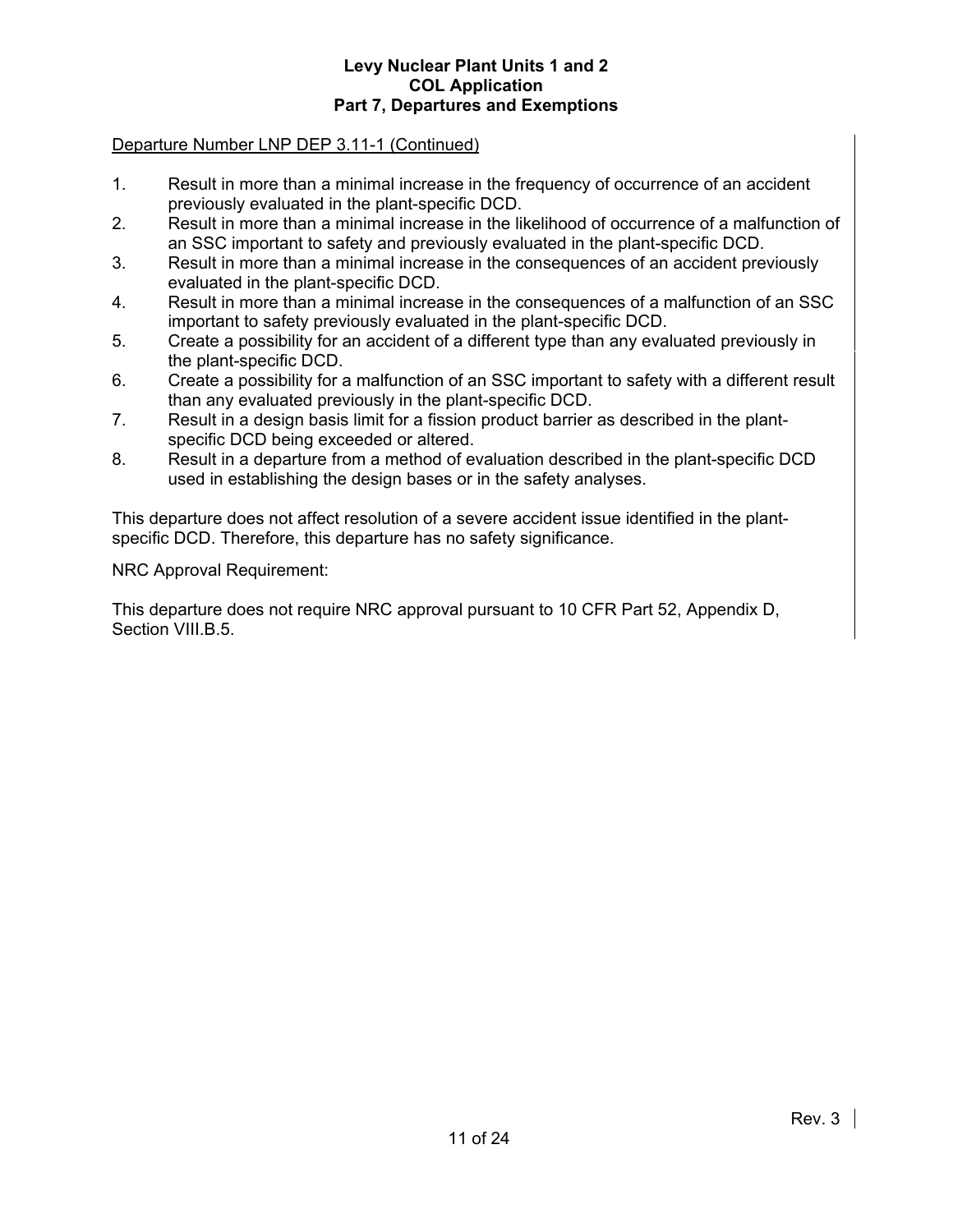### Departure Number: STD DEP 8.3-1

#### Affected DCD/FSAR Sections: 8.3.2.2

Summary of Departure:

The DCD states that the Class 1E battery chargers and Class 1E voltage regulating transformers are designed to limit the input (ac) current to an acceptable value under faulted conditions on the output side. However, the AP1000 voltage regulating transformers do not have active components to limit current.

#### Scope/Extent of Departure:

This departure is identified in FSAR Subsection 8.3.2.2.

#### Departure Justification:

DCD Subsection 8.3.2.2 states that the Class 1E voltage regulating transformers have built-in circuit breakers at the input and output sides for protection and isolation. The circuit breakers are coordinated and periodically tested to verify their designed coordination and isolation function. They are qualified as isolation devices between Class 1E and non-Class 1E circuits in accordance with IEEE 384 and Regulatory Guide 1.75. Since the isolation and protection function is provided by the breakers, there is no need for the voltage regulating transformers to have current limiting capability. This departure does not adversely affect any safety-related system, nor does it conflict with applicable regulatory guidance.

#### Departure Evaluation:

This Tier 2 departure is associated with isolation between Class 1E loads and the non-Class 1E ac power source. The departure results in a change to the DCD that does not impact the required design function (i.e., isolation). Accordingly, it does not:

- 1. Result in more than a minimal increase in the frequency of occurrence of an accident previously evaluated in the plant-specific DCD;
- 2. Result in more than a minimal increase in the likelihood of occurrence of a malfunction of a structure, system, or component (SSC) important to safety and previously evaluated in the plant-specific DCD;
- 3. Result in more than a minimal increase in the consequences of an accident previously evaluated in the plant-specific DCD;
- 4. Result in more than a minimal increase in the consequences of a malfunction of an SSC important to safety previously evaluated in the plant-specific DCD;
- 5. Create a possibility for an accident of a different type than any evaluated previously in the plant-specific DCD;
- 6. Create a possibility for a malfunction of an SSC important to safety with a different result than any evaluated previously in the plant-specific DCD;
- 7. Result in a design basis limit for a fission product barrier as described in the plantspecific DCD being exceeded or altered; or
- 8. Result in a departure from a method of evaluation described in the plant-specific DCD used in establishing the design bases or in the safety analyses.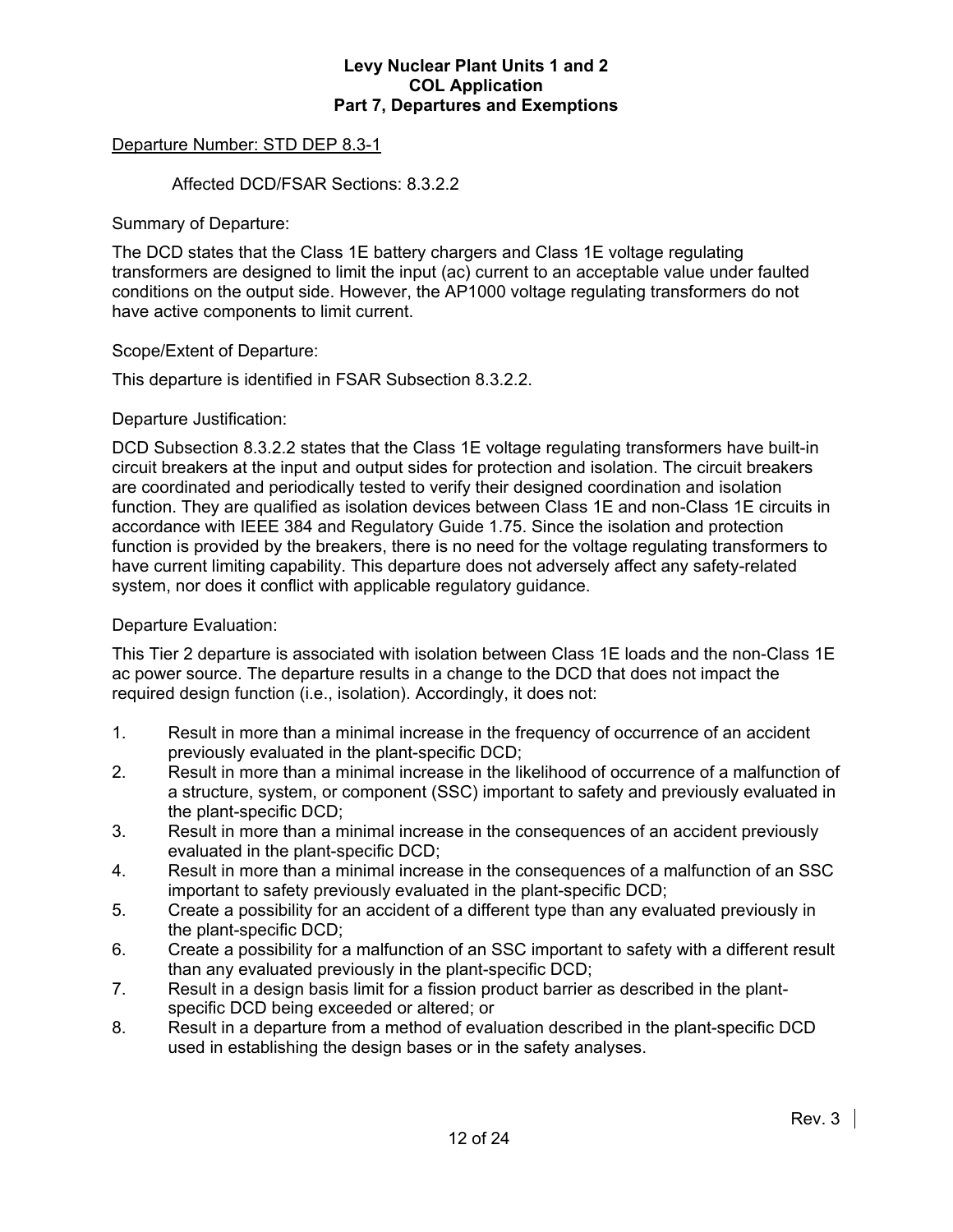### Departure Number: STD DEP 8.3-1 (Continued)

This Tier 2 departure does not affect resolution of an ex-vessel severe accident design feature identified in the plant-specific DCD.

Therefore, this departure has no safety significance.

NRC Approval Requirement

This departure does not require NRC approval pursuant to 10 CFR Part 52, Appendix D, Section VIII.B.5.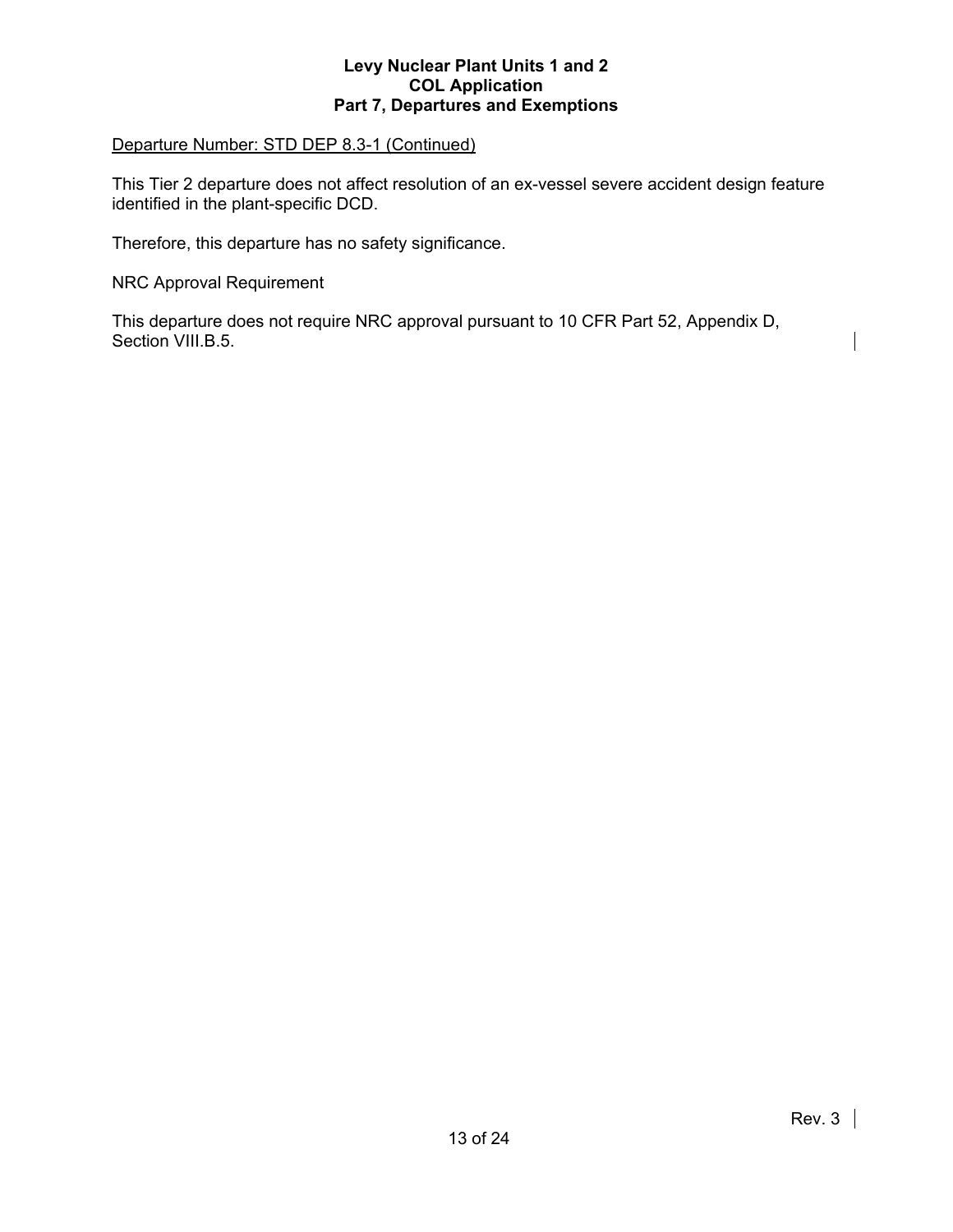# **B. Levy Nuclear Plant, Units 1 and 2 Exemption Requests**

Duke Energy Florida, Inc (DEF) requests the following exemptions related to:

- 1. Not used, and
- 2. Combined License (COL) Application Organization and Numbering
- 3. Special Nuclear Material (SNM) Material Control and Accounting Program Description
- 4. Containment Cooling Changes in regard to Passive Core Cooling System Condensate Return

Discussion and justification for each of these requests is provided in the following pages.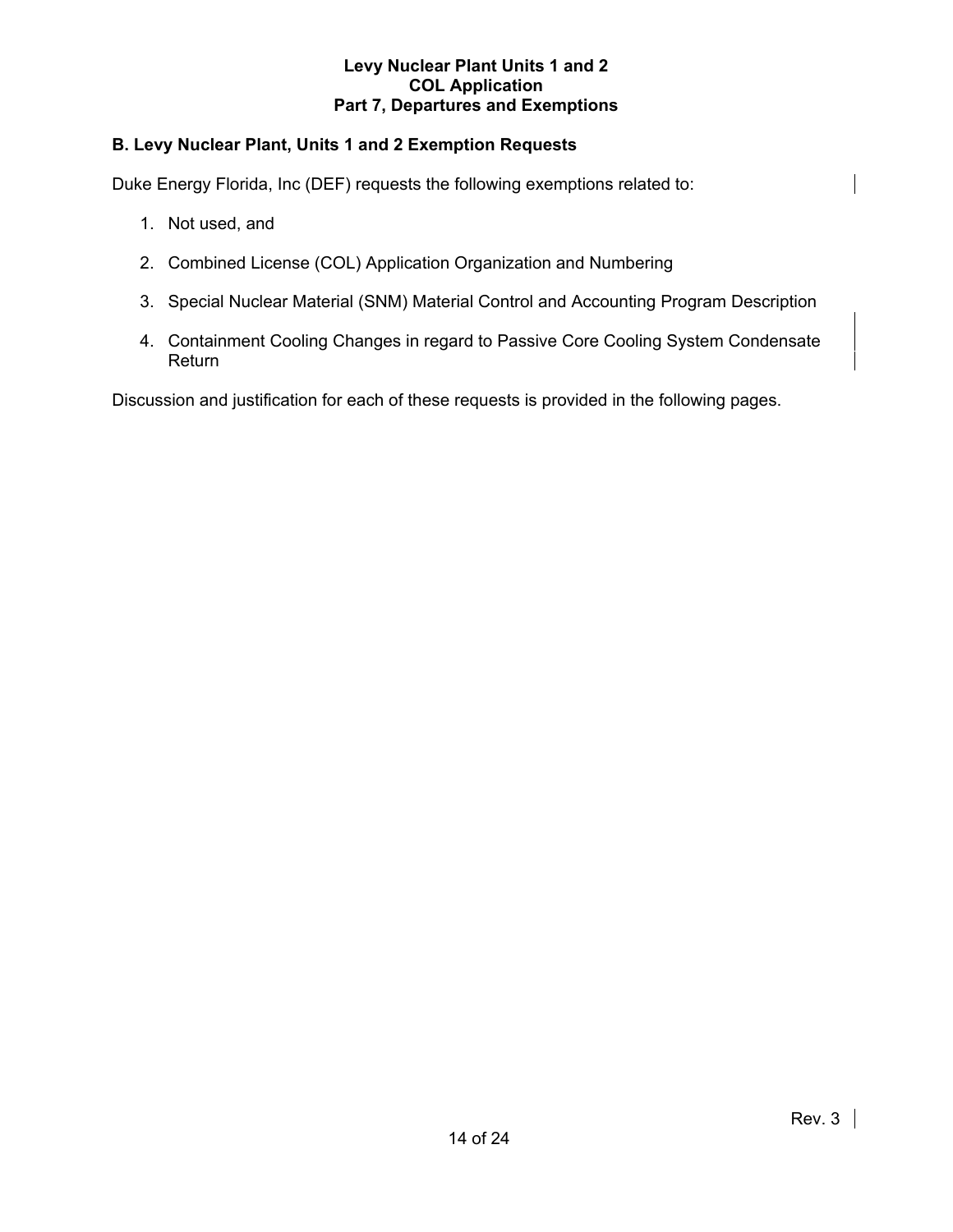# **1) Fitness for Duty Program (FFD) Description (Part 26)**

Withdrawn – this exemption is no longer required.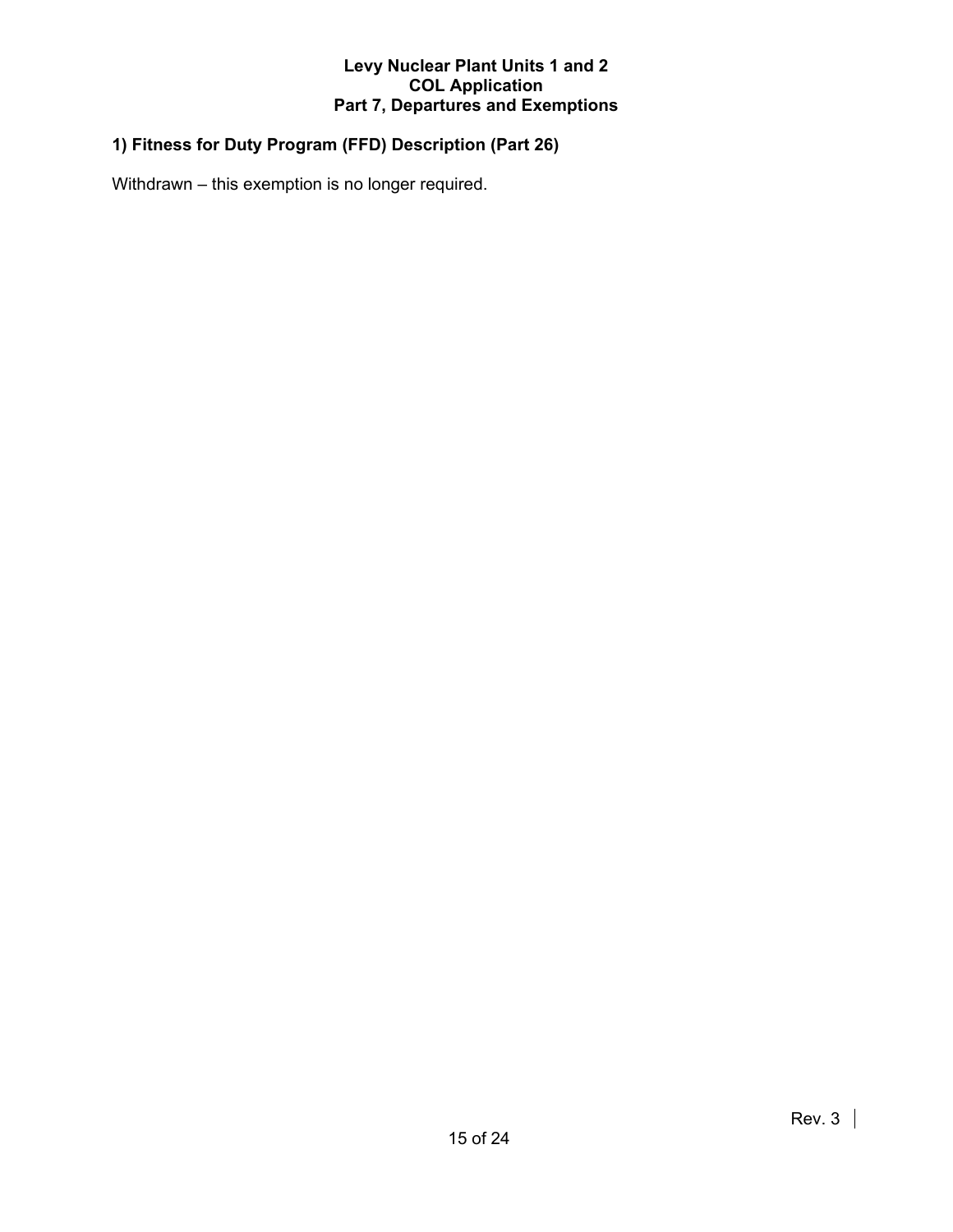# **2) Combined License (COL) Application Organization and Numbering (Part 52, Appendix D)**

Applicable Regulation(s): 10 CFR Part 52, Appendix D, Section IV.A.2.a

Specific wording from which exemption is requested:

"IV. Additional Requirements and Restrictions A. An applicant for a combined license that wishes to reference this appendix shall, in addition to complying with the requirements of 10 CFR 52.77, 52.79, and 52.80, comply with the following requirements:

1. Incorporate by reference, as part of its application, this appendix.

2. Include, as part of its application:

a. A plant-specific DCD containing the same type of information and using the same organization and numbering as the generic DCD for the AP1000 design, as modified and supplemented by the applicant's exemptions and departures;"

Pursuant to 10 CFR 52.7 and 52.93 (as amended and promulgated effective Sept. 27, 2007), Duke Energy Florida (DEF) requests an exemption from the requirement of 10 CFR 52, Appendix D, Section IV.A.2.a, to include a plant-specific Design Control Document (DCD) "containing the same type of information and using the same organization and numbering as the generic DCD for the AP1000 design…." While the Levy Nuclear Plant, Units 1 and 2 (LNP 1 and 2) plant-specific DCD (i.e., the final safety analysis report [FSAR]) does contain the same type of information and generally follows the same organization and numbering as the generic DCD for the AP1000 design, some limited sections and subsections of the FSAR (as identified in the departures report as item STD DEP 1.1-1) do not follow the "same organization and numbering as the generic DCD for the AP1000 design." DEF proposes to provide the plantspecific DCD (i.e., FSAR) with some administrative revisions to the organization and numbering of the AP1000 DCD.

#### Discussion:

The AP1000 DCD generally has an organization and numbering format that provides text by subject in general conformance with the Standard Review Plans (SRP) in effect at the time the DCD was written. Generally, COL information items are included at the end of a chapter, section, or subsection. In some cases, such as DCD Sections 2.1 and 2.2, the section may consist solely of a short description of the topic and the COL information item subsection. This organization and numbering does not allow for the detailed discussion of these topics that is to be included in a complete FSAR section. As such, it is necessary to include numerous additional sections and subsections to fully address the topic as identified in the guidance of Regulatory Guide 1.206 and the applicable SRP. In other cases, the organization and numbering must be modified slightly to allow for inclusion of plant-specific discussions within the appropriate section of the FSAR, such as including an additional water system description in Section 9.2. In these cases, the COL information item discussions are retained at the end of the DCD corresponding chapter, section, or subsection (to maintain the organization), but the numbering may be different.

These differences are well identified in the FSAR as STD DEP 1.1-1 at each location where the departure is taken and are considered to be purely administrative to support a logical construction of the document. Where the departure from the DCD organization and numbering is taken, the revised organization and numbering generally follows the guidance provided in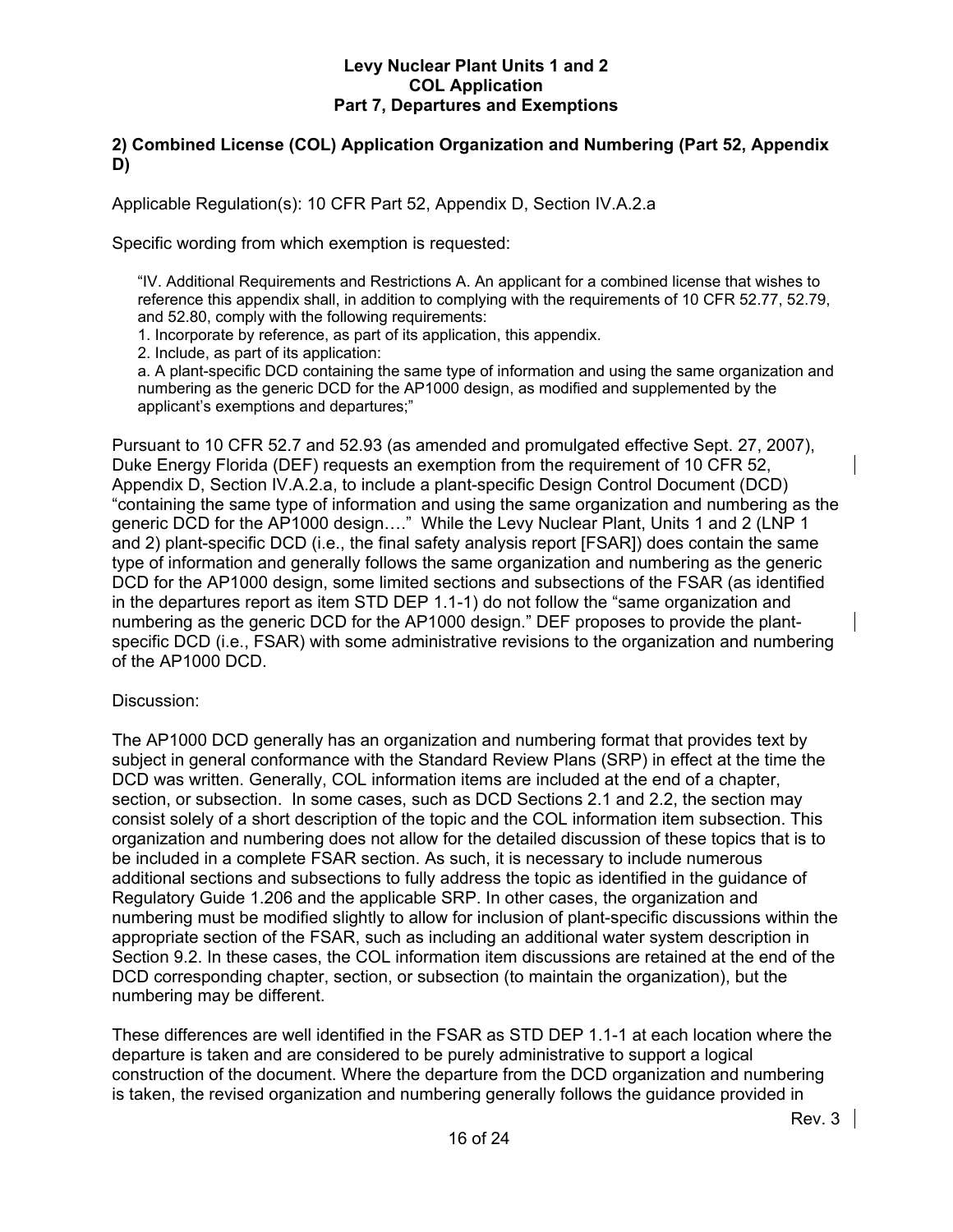Regulatory Guide 1.206 and the applicable SRP. As such, there are no significant departures from the expected organization and numbering of a typical FSAR, and the information is readily identifiable to facilitate NRC review.

In view of the above, we believe that it would be less efficient for both DEF and the NRC to fully comply with the regulation of 10 CFR Part 52, Appendix D, Section IV.A.2.a, that requires strict adherence to the "same organization and numbering as the generic DCD for the AP1000 design." Accordingly, DEF hereby submits a request for an exemption from the regulations of 10 CFR 52, Appendix D, Section IV.A.2.a, pursuant to 10 CFR 52.7, "Specific Exemptions," and 10 CFR 52.93, "Exemptions and Variances."

Granting this request, which is authorized by law, would facilitate the NRC review of the LNP 1 and 2 COL application. For this and other reasons, granting this exemption request will not present an undue risk to the public health and safety, and is consistent with the common defense and security.

Moreover, compliance with the current rule would cause undue hardship for DEF and would also be inefficient and burdensome for the NRC staff. That approach would require DEF to prepare, and NRC to review, information with an organization and numbering that is unfamiliar and inconsistent with the current guidance for format and content of a COL application.

Additionally, compliance with Appendix D, Section IV.A.2.a is not necessary to achieve its underlying purpose. Most of the FSAR conforms to the organization and numbering of the referenced DCD. The exceptions are limited and do not lead to confusion regarding the incorporation of the DCD into the FSAR.

For these reasons, DEF requests approval of the requested exemption from current regulations of 10 CFR 52, Appendix D, Section IV.A.2.a, as identified herein and in the application departures report.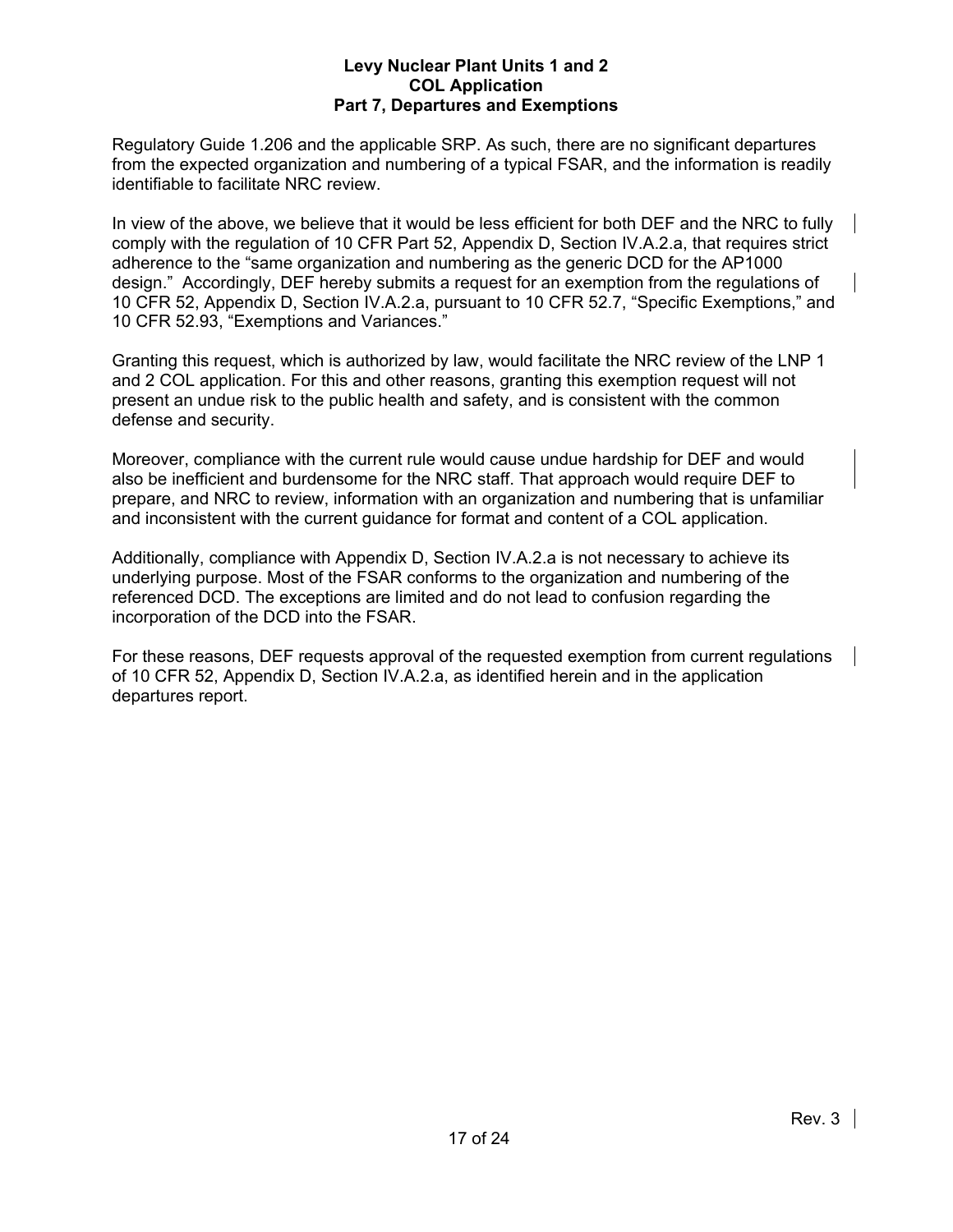# **3) Special Nuclear Material (SNM) Material Control and Accounting (MC&A) Program Description [Part 70, Subpart D and Part 74, Subparts C, D, and E]**

Applicable Regulation(s): 10 CFR §§ 70.22(b), 70.32(c), 74.31, 74.41, and 74.51

Specific wording from which exemption is requested:

# 10 CFR 70.22(b), Contents of applications:

 (b) Each application for a license to possess special nuclear material, to possess equipment capable of enriching uranium, to operate an uranium enrichment facility, to possess and use at any one time and location special nuclear material in a quantity exceeding one effective kilogram, except for applications for use as sealed sources and for those uses involved in the operation of a nuclear reactor licensed pursuant to part 50 of this chapter and those involved in a waste disposal operation, must contain a full description of the applicant's program for control and accounting of such special nuclear material or enrichment equipment that will be in the applicant's possession under license to show how compliance with the requirements of §§ 74.31, 74.33, 74.41, or 74.51 of this chapter, as applicable, will be accomplished.

# 10 CFR 70.32, Conditions of licenses:

- (c) (1) Each license authorizing the possession and use at any one time and location of uranium source material at an uranium enrichment facility or special nuclear material in a quantity exceeding one effective kilogram, except for use as sealed sources and those uses involved in the operation of a nuclear reactor licensed pursuant to part 50 of this chapter and those involved in a waste disposal operation, shall contain and be subject to a condition requiring the licensee to maintain and follow:
	- (i) The program for control and accounting of uranium source material at an uranium enrichment facility and special nuclear material at all applicable facilities as implemented pursuant to § 70.22(b), or §§ 74.31(b), 74.33(b), 74.41(b), or 74.51(c) of this chapter, as appropriate;
	- (ii) The measurement control program for uranium source material at an uranium enrichment facility and for special nuclear material at all applicable facilities as implemented pursuant to §§ 74.31(b), 74.33(b), 74.45(c), or 74.59(e) of this chapter, as appropriate; and
	- (iii) Other material control procedures as the Commission determines to be essential for the safeguarding of uranium source material at an uranium enrichment facility or of special nuclear material and providing that the licensee shall make no change that would decrease the effectiveness of the material control and accounting program implemented pursuant to § 70.22(b), or §§ 74.31(b), 74.33(b), 74.41(b), or 74.51(c) of this chapter, and the measurement control program implemented pursuant to §§ 74.31(b), 74.33(b), 74.41(b), or 74.59(e) of this chapter without the prior approval of the Commission. A licensee desiring to make changes that would decrease the effectiveness of its material control and accounting program or its measurement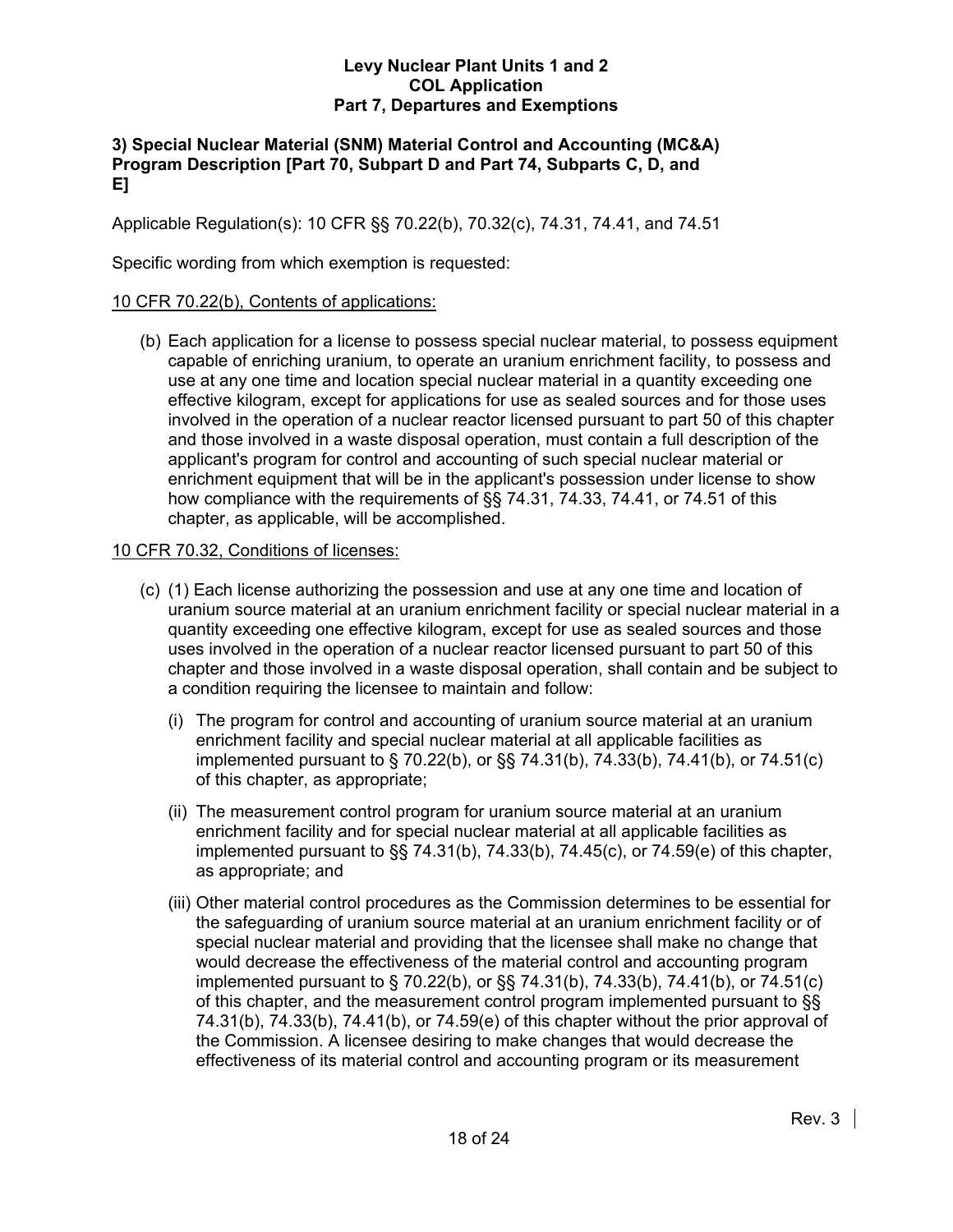control program shall submit an application for amendment to its license pursuant to § 70.34.

10 CFR 74.31, Nuclear material control and accounting for special nuclear material of low strategic significance:

 (a) General performance objectives. Each licensee who is authorized to possess and use more than one effective kilogram of special nuclear material of low strategic significance, excluding sealed sources, at any site or contiguous sites subject to control by the licensee, other than a production or utilization facility licensed pursuant to part 50 or 70 of this chapter, or operations involved in waste disposal, shall implement and maintain a Commission approved material control and accounting system that will achieve the following objectives:

### 10 CFR 74.41, Nuclear material control and accounting for special nuclear material of moderate strategic significance:

 (a) General performance objectives. Each licensee who is authorized to possess special nuclear material (SNM) of moderate strategic significance or SNM in a quantity exceeding one effective kilogram of strategic special nuclear material in irradiated fuel reprocessing operations other than as sealed sources and to use this material at any site other than a nuclear reactor licensed pursuant to part 50 of this chapter; or as reactor irradiated fuels involved in research, development, and evaluation programs in facilities other than irradiated fuel reprocessing plants; or an operation involved with waste disposal, shall establish, implement, and maintain a Commission-approved material control and accounting (MC&A) system that will achieve the following performance objectives:

# 10 CFR 74.51, Nuclear material control and accounting for strategic special nuclear material:

 (a) General performance objectives. Each licensee who is authorized to possess five or more formula kilograms of strategic special nuclear material (SSNM) and to use such material at any site, other than a nuclear reactor licensed pursuant to part 50 of this chapter, an irradiated fuel reprocessing plant, an operation involved with waste disposal, or an independent spent fuel storage facility licensed pursuant to part 72 of this chapter shall establish, implement, and maintain a Commission-approved material control and accounting (MC&A) system that will achieve the following objectives:

# Discussion:

Duke Energy Florida, Inc. (DEF) requests an exemption from the requirements of 10 CFR § 70.22(b) and, in turn, §§ 70.32(c), 74.31, 74.41, and 74.51. Section 70.22(b) requires an application for a license for special nuclear material to contain a full description of the applicant's program for material control and accounting (MC&A) of special nuclear material under §§ 74.31, 74.33, 74.41, and 74.51<sup>1</sup>. Section 70.32(c) requires a license authorizing the use of special nuclear material to contain and be subject to a condition requiring the licensee to maintain and follow a special nuclear material control and accounting program, measurement control program, and other material control procedures, including the corresponding records

<sup>1</sup> While not containing an explicit exception for Part 50 reactors, § 74.33 applies only to uranium enrichment facilities and thus is not directly implicated in this exemption request.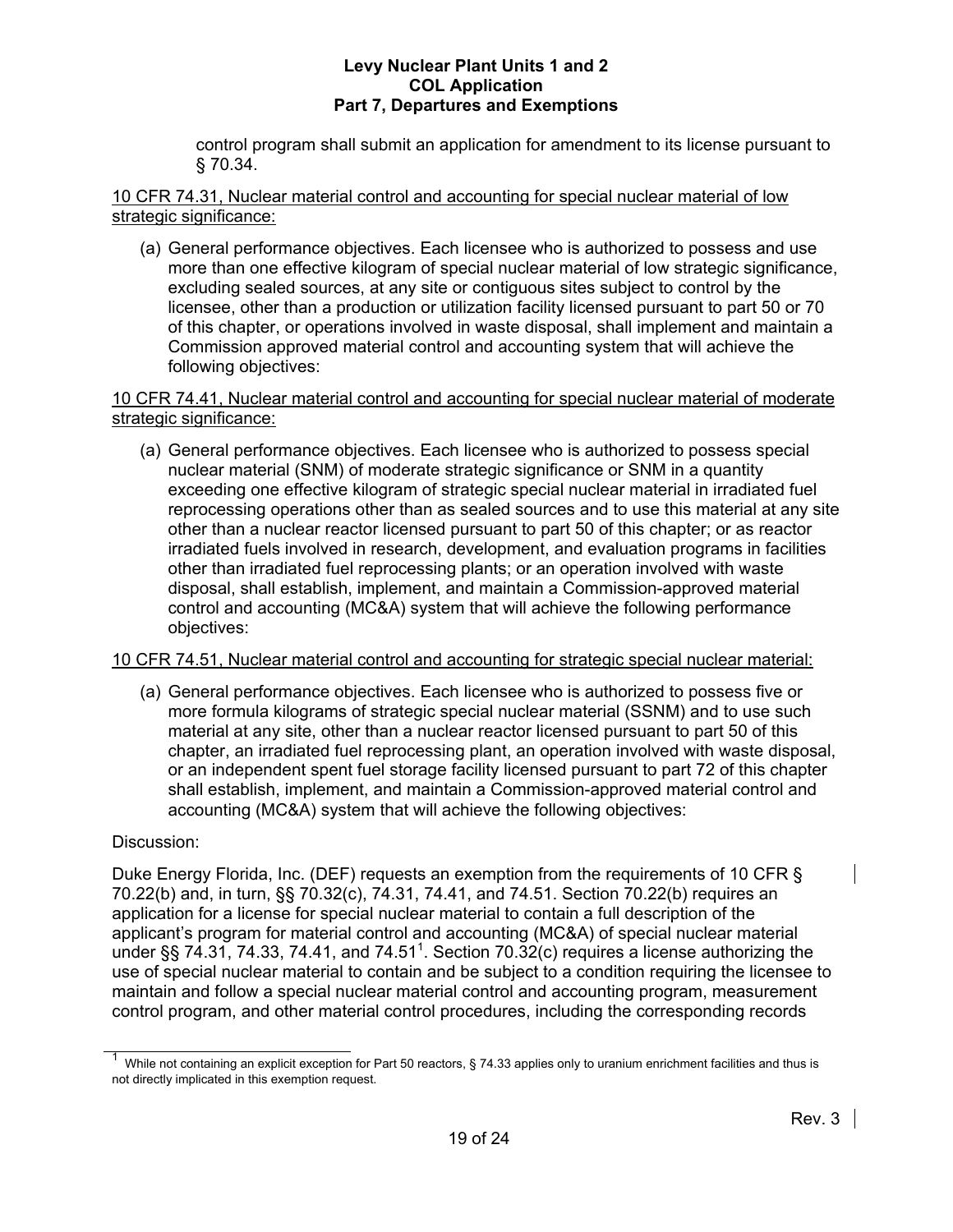management requirements. However, §§ 70.22(b), 70.32(c), 74.31, 74.41, and 74.51 contain exceptions for nuclear reactors licensed under 10 CFR Part 50. The regulations applicable to the MC&A of special nuclear material for nuclear reactors licensed under 10 CFR Part 50 are provided in 10 CFR Part 74, Subpart B, §§ 74.11 through 74.19, excluding § 74.17. The purpose of this exemption request is to seek a similar exception for this combined license (COL) under 10 CFR Part 52, such that the same regulations will be applied to the special nuclear material MC&A program as nuclear reactors licensed under 10 CFR Part 50.

Nuclear reactors licensed under Part 50 are explicitly excepted from the requirements of §§ 70.22(b), 70.32(c), 74.31, 74.41, and 74.51. There is no technical or regulatory reason to treat nuclear reactors licensed under Part 52 differently than reactors licensed under Part 50 with respect to the MC&A provisions in 10 CFR Part 74. As indicated in the Statement of Considerations for 10 CFR § 52.0(b) (72 Fed. Reg. 49352, 49372, 49436 (Aug. 28, 2007)), applicants and licensees under Part 52 are subject to all of the applicable requirements in 10 CFR Chapter I, whether or not those provisions explicitly mention a COL under Part 52. This regulation clearly indicates that plants licensed under Part 52 are to be treated no differently than plants licensed under Part 50 with respect to the substantive provisions in 10 CFR Chapter I (which includes Parts 70 and 74). In particular, the exception for nuclear reactors licensed under Part 50, as contained in §§ 70.22(b), 70.32(c), 74.31, 74.41, or 74.51, should also be applied to reactors licensed under Part 52.

An exemption from the requirements of §§ 70.22(b), 70.32(c), 74.31, 74.41, and 74.51 would not mean that a MC&A program would be unnecessary or that the COL application would be silent regarding MC&A. To the contrary, the MC&A requirements in Subpart B to Part 74 would still be applicable to the COL just as they are to licenses issued under Part 50. Additionally, the COL application will describe the MC&A program for satisfying Subpart B to Part 74.

This exemption request is evaluated under 10 CFR § 52.7, which incorporates the requirements of § 50.12. That section allows the Commission to grant an exemption if 1) the exemption is authorized by law, 2) will not present an undue risk to the public health and safety, 3) is consistent with the common defense and security, and 4) special circumstances are present as specified in 10 CFR § 50.12(a)(2). The criteria in § 50.12 encompass the criteria for an exemption in 10 CFR §§ 70.17(a) and 74.7, the specific exemption requirements for Parts 70 and 74, respectively. Therefore, by demonstrating that the exemption criteria in § 50.12 are satisfied, this request also demonstrates that the exemption criteria in §§ 52.7, 70.17(a) and 74.7 are satisfied.

# Evaluation Against Exemption Criteria

- 1) This exemption is not inconsistent with the Atomic Energy Act or any other statute and is therefore authorized by law.
- 2) An exemption from the requirements of 10 CFR §§ 70.22(b), 70.32(c), 74.31, 74.41, and 74.51 would not present an undue risk to public health and safety. The exemption would treat the COL applicant similarly to Part 50 license applicants, who are excepted from the regulations in question. Furthermore, the COL application will contain a description of the applicant's MC&A program under Subpart B to Part 74. Therefore, the exemption from 10 CFR §§ 70.22(b), 70.32(c), 74.31, 74.41, and 74.51 would not present an undue risk to public health and safety.
- 3) An exemption from the requirements of 10 CFR §§ 70.22(b), 70.32(c), 74.31, 74.41, and 74.51 would not be inconsistent with the common defense and security. The exemption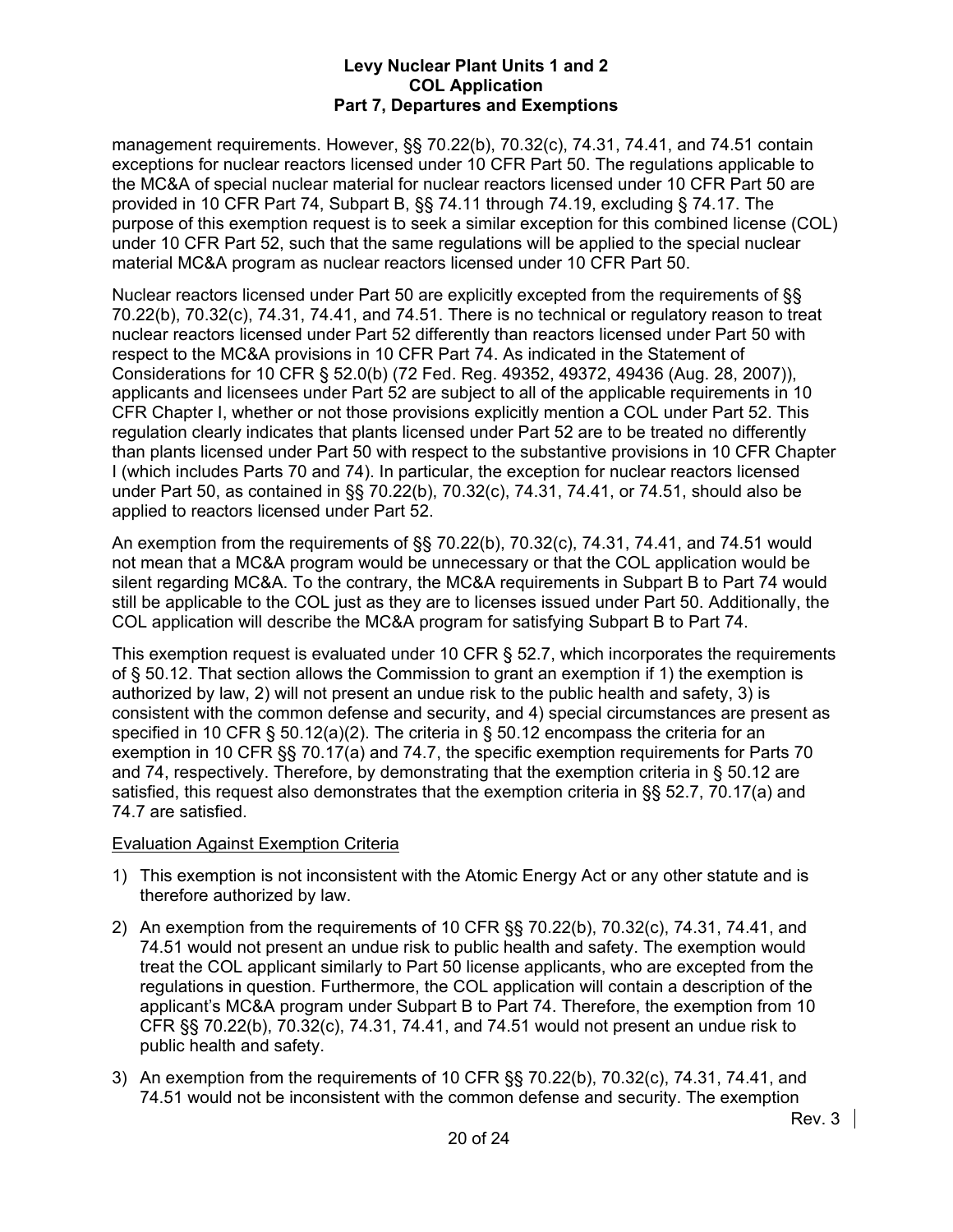would treat the COL applicant similarly to Part 50 license applicants, who are excepted from the regulations in question. Furthermore, the COL application will contain a description of the applicant's MC&A program under Subpart B to Part 74. Therefore, the exemption from §§ 70.22(b), 70.32(c), 74.31, 74.41, and 74.51 is consistent with the common defense and security.

4) The exemption request involves special circumstances under 10 CFR § 50.12(a)(2)(ii). That subsection defines special circumstances as when "[a]pplication of the regulation in the particular circumstances would not serve the underlying purpose of the rule or is not necessary to achieve the underlying purpose of the rule." Since the Commission determined that the requirements in 10 CFR §§ 70.22(b), 70.32(c), 74.31, 74.41, and 74.51 are unnecessary for Part 50 applicants, those requirements are also unnecessary for Part 52 applicants.

As demonstrated above, the exemption complies with the requirements of 10 CFR §§ 50.12, 52.7, 70.17, and 74.7. For these reasons, approval of the requested exemption is requested from the regulations of 10 CFR §§ 70.22(b), 70.32(c), 74.31, 74.41, and 74.51, as described herein.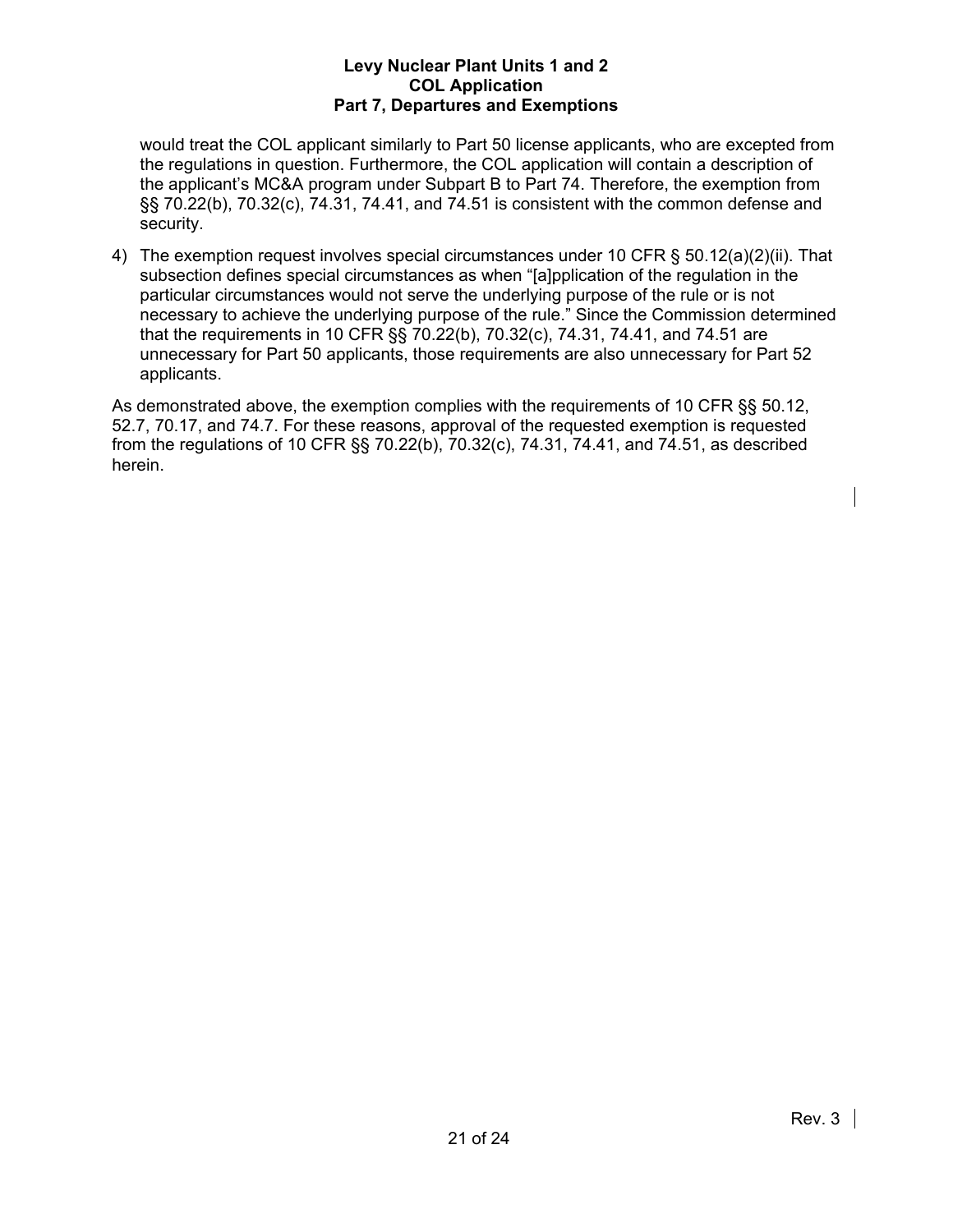# **4) Containment Cooling Changes in regard to Passive Core Cooling System Condensate Return**

Applicable Regulation(s): 10 CFR Part 52 Appendix D, Section III.B

Specific wording from which exemption is requested:

#### "III. Scope and Contents

B. An applicant or licensee referencing this appendix, in accordance with Section IV of this appendix, shall incorporate by reference and comply with the requirements of this appendix, including Tier 1, Tier 2 (including the investment protection short-term availability controls in Section 16.3 of the DCD), and the generic TS except as otherwise provided in this appendix. Conceptual design information in the generic DCD and the evaluation of severe accident mitigation design alternatives in appendix 1B of the generic DCD are not part of this appendix."

Pursuant to 10 CFR §52.63(b)(1), an exemption from elements of the design as certified in the 10 CFR Part 52, Appendix D, design certification rule is requested for plant-specific Tier 1 material departures from the AP1000 DCD for Tier 1 information. This exemption request is in accordance with the provisions of 10 CFR §50.12, 10 CFR §52.7, and 10 CFR Part 52, Appendix D

#### Discussion:

The changes requested to Tier 1 Table 2.2.3-1 and Table 2.2.3-2 and associated Tier 2 changes, to Table 3.2-3, Figure 3.8.2-1 and Figure 6.3-2, provide additional equipment and construction of the components to insure Passive Core Cooling System (PXS) system performance during design basis scenarios.

# Conclusion:

This exemption request is evaluated in accordance with 10 CFR Part 52, Appendix D, Section VIII.A.4, 10 CFR §50.12, 10 CFR §52.7 and 10 CFR §52.63, which state that the NRC may grant exemptions from the requirements of the regulations provided the following six conditions are met: 1) the exemption is authorized by law  $\lceil \frac{\mathcal{S}}{0.12(a)(1)} \rceil$ ; 2) the exemption will not present an undue risk to the health and safety of the public  $[\S 50.12(a)(1)]$ ; 3) the exemption is consistent with the common defense and security [§50.12(a)(1)]; 4) special circumstances are present [§50.12(a)(2)]; 5) the special circumstances outweigh any decrease in safety that may result from the reduction in standardization caused by the exemption [§52.63(b)(1)]; and 6) the design change will not result in a significant decrease in the level of safety [Part 52, Appendix D, VIII.A.1]. The requested exemption satisfies the criteria for granting specific exemptions, as described below.

# 1. This exemption is authorized by law

The NRC has authority under 10 CFR §§ 50.12, 52.7, and 52.63 to grant exemptions from the requirements of NRC regulations. Specifically, 10 CFR §§50.12 and 52.7 state that the NRC may grant exemptions from the requirements of 10 CFR Part 52 upon a proper showing. No law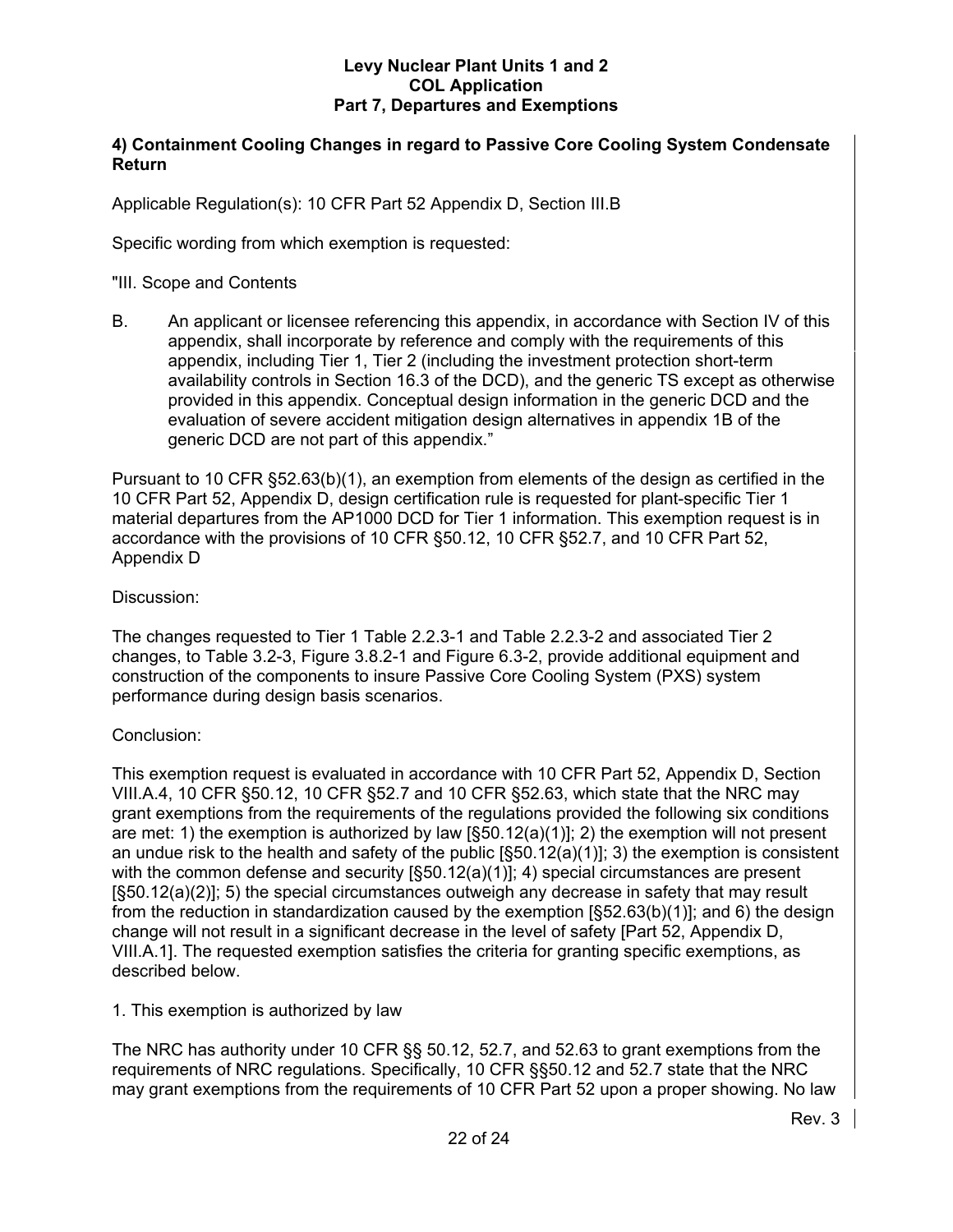exists that would preclude the changes covered by this exemption request. Additionally, granting of the proposed exemption does not result in a violation of the Atomic Energy Act of 1954, as amended, or the Commission's regulations.

Accordingly, this requested exemption is "authorized by law," as required by 10 CFR §50.12(a)(1).

2. This exemption will not present an undue risk to the health and safety of the public

The proposed exemption from the requirements of 10 CFR 52, Appendix D, Section III.B would allow changes to elements of the plant-specific Tier 1 DCD to depart from the AP1000 certified (Tier 1) design information. The plant-specific Tier 1 DCD will continue to reflect the approved licensing basis for the applicant, and will maintain a consistent level of detail with that which is currently provided elsewhere in Tier 1 of the plant-specific DCD. Because the change to the condensate return portion of the passive core cooling system description maintains its design functions, the changed design will ensure the protection of the health and safety of the public. Therefore, no adverse safety impact which would present any additional risk to the health and safety is present. The affected Design Description in the plant-specific Tier 1 DCD will continue to provide the detail necessary to support the performance of the associated ITAAC.

Therefore, the requested exemption from 10 CFR 52, Appendix D, Section III.B would not present an undue risk to the health and safety of the public.

3. The exemption is consistent with the common defense and security

The exemption from the requirements of 10 CFR 52, Appendix D, Section III.B would change elements of the plant-specific Tier 1 DCD by departing from the AP1000 certified (Tier 1) design information relating to the condensate return portion of the passive core cooling system. The exemption does not alter the design, function, or operation of any structures or plant equipment that are necessary to maintain a safe and secure status of the plant. The proposed exemption has no impact on plant security or safeguards procedures.

Therefore, the requested exemption is consistent with the common defense and security.

4. Special circumstances are present

10 CFR §50.12(a)(2) lists six "special circumstances" for which an exemption may be granted. Pursuant to the regulation, it is necessary for one of these special circumstances to be present in order for the NRC to consider granting an exemption request. The requested exemption meets the special circumstances of 10 CFR §50.12(a)(2)(ii). That subsection defines special circumstances as when "Application of the regulation in the particular circumstances would not serve the underlying purpose of the rule or is not necessary to achieve the underlying purpose of the rule."

The rule under consideration in this request for exemption is 10 CFR 52, Appendix D, Section III.B, which requires that an applicant referencing the AP1000 Design Certification Rule (10 CFR Part 52, Appendix D) shall incorporate by reference and comply with the requirements of Appendix D, including Tier 1 information. The Levy Units 1 and 2 COLA references the AP1000 Design Certification Rule and incorporates by reference the requirements of 10 CFR Part 52,